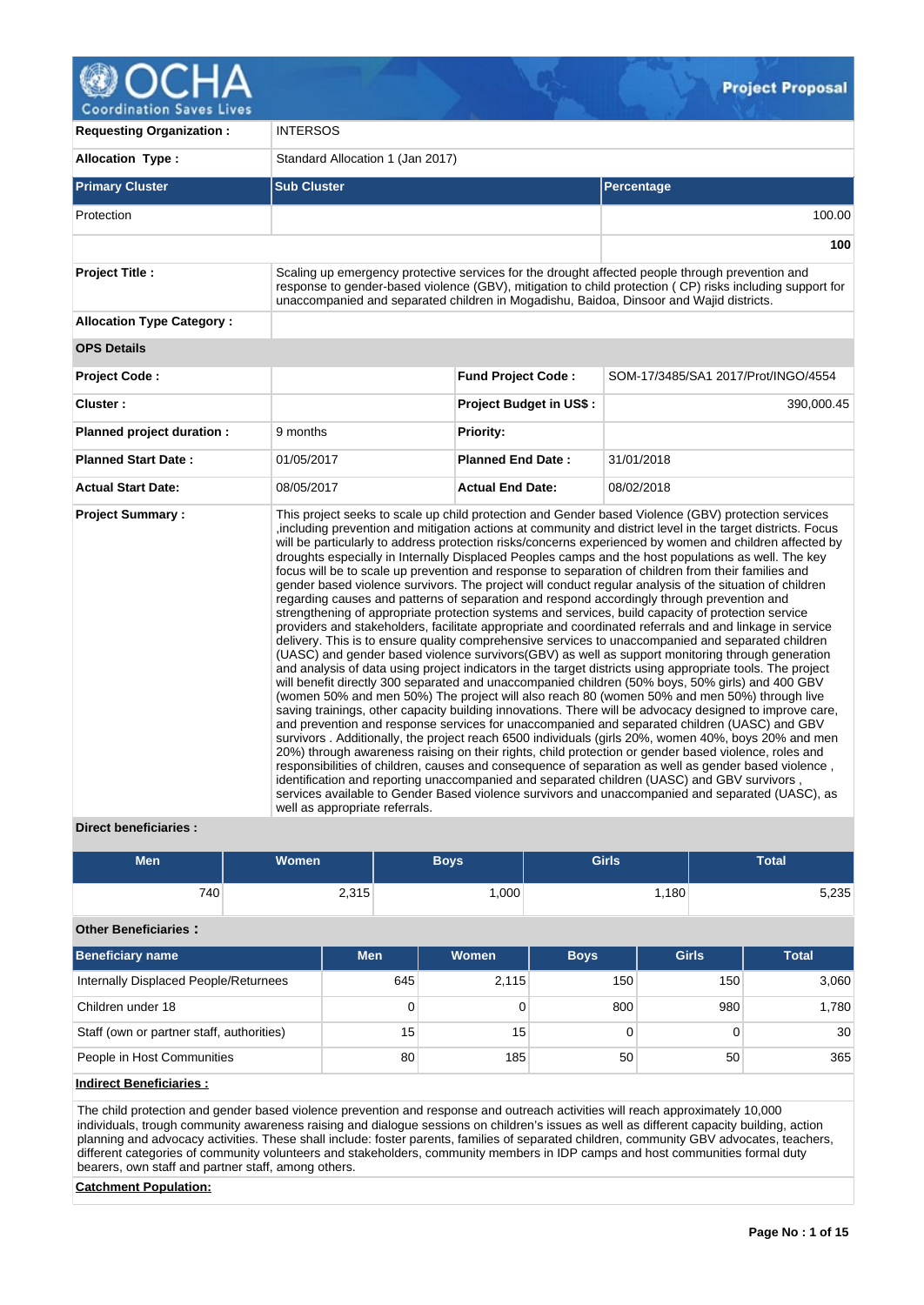The project targets Mogadishu, Baidoa, Dinsoor, Wajid and Hargeisa. At total of 5235 beneficiaries will be reached directly through child protection and GBV services. The primary beneficiaries of this project shall include GBV and unaccompanied and separated children and women (Women, girls and boys) within the target districts. Unaccompanied and separated children and GBV survivors will be identified and referred to INTERSOS by trained community level volunteer and community watch groups in the camps, trained community leaders, sensitized community members and school teachers. In the onset of the project clear criteria will be developed to guide staff and key actors to identify and appropriately respond to GBV survivors and UASC)10 ,000 individuals will also be reached through community awareness raising and dialogue sessions on children's issues as well as different capacity building, action planning and advocacy activities. Mogadishu focus is mainly in scaling current response in Deynille( Istar and dhagahweyn IDPS) , Dinsoor Halwwadaag, waberi) (, Wajid and Hargeisa districts, While in Baidoa; the 4 main camps (Bardale, Horseed, Isha and Halwadag) host over 130 IDP camps where CP helpdesks will be established in camps with populations of over 300 hundred IDPs. These help desk will identity and report children who are unaccompanied and separated for reunification services.

### **Link with allocation strategy :**

The focus of this intervention is in line with the 2017 HRP strategic objectives as well as 2017 allocation strategy objectives i.e. to: address humanitarian needs by providing life-saving and life sustaining assistance to people affected by drought and are vulnerable to protection violations, prioritizing the most vulnerable and; to strengthen the protection of displaced and other vulnerable groups and catalyze durable solutions.

## **Sub-Grants to Implementing Partners :**

| <b>Partner Name</b>                                    | <b>Partner Type</b> | <b>Budget in US\$</b>       |           |
|--------------------------------------------------------|---------------------|-----------------------------|-----------|
| <b>Action Aid</b>                                      | International NGO   |                             | 50,000.00 |
|                                                        |                     |                             | 50,000.00 |
| Other funding secured for the same project (to date) : |                     |                             |           |
| <b>Other Funding Source</b>                            |                     | <b>Other Funding Amount</b> |           |
|                                                        |                     |                             |           |

## **Organization focal point :**

| <b>Name</b>       | Title                  | Email                | <b>IPhone</b> |
|-------------------|------------------------|----------------------|---------------|
| Andrea Martinotti | <b>Head of Mission</b> | somalia@intersos.org | +254734000710 |
| <b>BACKGROUND</b> |                        |                      |               |

#### **1. Humanitarian context analysis**

The ongoing drought in Somalia exacerbated the protection concerns of the most vulnerable sections of the community. In support of the family, women are forced to travel long distance in search of water and fire woods which, heighten their risk of gender based violence. Particularly so in the midst of displacement and drought children are vulnerable to separations and targeted for recruitment as well. Besides, newly displaced populations are at risk of tensions or conflict with host communities over scarce resources such as water and pasture. Reports of grave child rights violations remain a major challenge too.

The majority of drought related displacement takes place from rural to urban areas. For example, In Baidoa, more than 7,000 people arrived in the first three weeks of January in search of water and food, having traveled by foot, in donkey carts and trucks. Most of the families have joined existing settlements for internally displaced in Baidoa. Most of the newly displaced (80%) are from villages in the Bay region. It is foreseen that as the situation continues to deteriorate, increasing numbers of people from rural areas will move to urban centers and join the IDP settlements. In some cases, families split up and let children and women move to towns, while men stay behind with the remaining animals. In other cases, preemptive movement is done by the strongest family members, leaving behind young children, women and the elderly. Displacement and family breakdown means children are at high risk of separation which puts them at risk of trafficking, Child labour, sexual exploitation and recruitment in armed groups. There is a crucial need to scale up and sustain the provision comprehensive case management, psycho social support, interim care and tracing services for these children.

As a humanitarian agency having a multi sectorial programming in the region, INTERSOS is providing gender based violence (GBV) and child protection (CP) services in complementary with other sectors response. The GBV and CP interventions are providing case management and psychosocial supports for the GBV survivors and UASC(Unaccompanied and Separated children).

According to the GBVIMS general statistic report it is estimated that total 7,324 GBV incidents, including 5,516 incidents of sexual violence reported between January and December, 2016 reported by 34 organizations providing services to GBV survivors in Somalia. 9,033 GBV incidents and 5,958 incidents of sexual violence were reported between January and December, Those particularly vulnerable to sexual violence are displaced populations, minority clans and female headed households.

Family separation is a regular occurrence throughout Somalia as a result of the drought and regular displacement of civilians due to conflict. During family separation, boys and girls are exposed to great risk of protection violations including neglect, abuse, and exploitation including trafficking and recruitment into armed groups/forces. As per the Report of the Secretary General on children and armed conflict (A/70/836– S/2016/360) issued on 20 April 2016, recruitment and use of 903 children was documented, with 60% of the cases (555) attributed to AS(Al Shabaab) . In December, around 150 children were reportedly abducted for recruitment purposes from madrasas by the Al Shabaab in Bay region. Drought displacement makes children susceptible in joining Alshabab and other armed actors which puts their lifes in danger.

## **2. Needs assessment**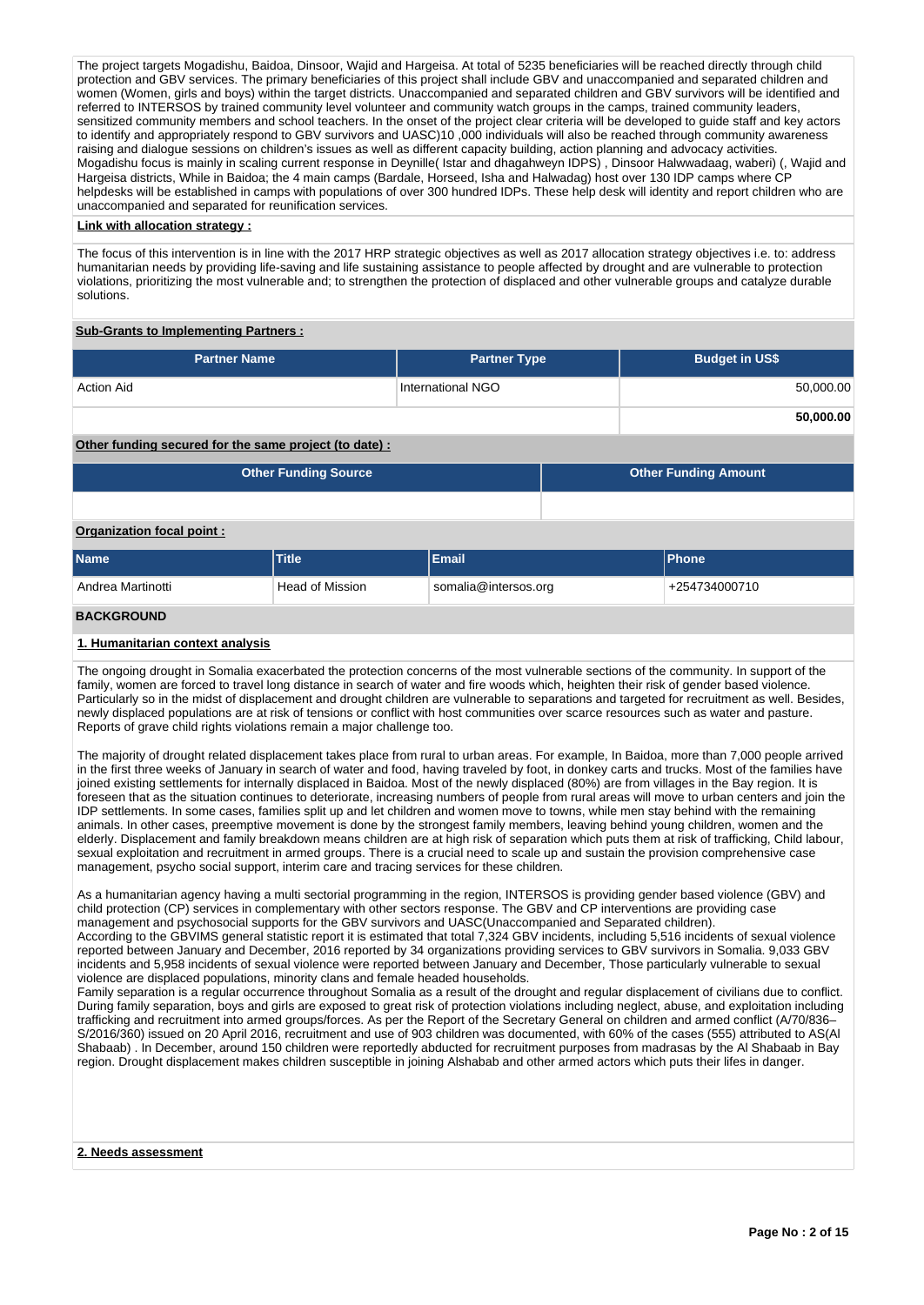The current ravaging droughts has displaced many people from Bakool, Bay, Banaadir and Waqoyi Galbeed . The conditions of Internally Displaced Person in the targeted areas have given rise to worrying humanitarian indicators across social sectors including the protection sector. Key protection risks/concerns reported include an upsurge in gender-based violence incidences, the risk associated with landmines and other explosive remnants of war as internally displaced persons are pushed further away from major cities such as Mogadishu, Baidoa, Dinsoor and Wajid and, living in very congested settlements, poor shelter, poor access to social services, risk of children recruitment by armed groups, and increased separation of children from their families, among others. INTERSOS has been working in Baidoa,, Mogadishu and Dinsoor in the areas of gender-based violence (GBV) since 2012 and supporting unaccompanied and separated children through Identification, Documentation Tracing Reunification and case management services since 2013. Trend analysis of INTERSOS's case registration and management records indicates and increasing pattern of both gender-based violence (GBV) cases and cases of separation of children from their families due to conflict, disasters and evictions in around Mogadishu. In 2015 INTERSOS recorded a total of 39 cases of unaccompanied and separated children including 18 separated boys and 14 separated girls, and 5 separated boys and 3 separated girls. In 2016 January to August, INTERSOS has so far registered 169 cases of unaccompanied and separated children including 78 separated boys and 65 separated girls, and 12 unaccompanied boys and 14 unaccompanied girls. On the other hand, our implementing partner OSPAD through their gender-based violence (GBV) case management system in Mogadishu, recorded 38 cases of gender-based violence (GBV) incidences between September – December, 2015 (4 months) and 142 incidents of gender-based violence (GBV) in 2016 (from January – August 2016). The mostly common coping strategy adopted for unaccompanied and separated children (UASC) is through the kafala/traditional foster care system; this is especially true for girls who are often "hidden unaccompanied and separated children unaccompanied and separated children (UASC) and hence at risk of exploitation and other forms of abuse. In Mogadishu INTERSOS continues to support prevention and response to gender-based violence (GBV) incidences and separation of children through comprehensive gender-based violence (GBV) and Identification, Documentation, Tracing and Reunification (IDTR) and case management interventions among Internally Displaced Persons populations

#### **3. Description Of Beneficiaries**

The primary beneficiaries of this project shall include 200 unaccompanied and separated children (girls and boys) within the target districts of Mogadishu , Biadoa, Dinsoor and Wajid. Unaccompanied and separated children and 200 GBV survivors will be identified and referred to INTERSOS by trained community level volunteer and community watch groups in the camps, trained community leaders, sensitized community members and school teachers. In the onset of the project clear criteria will be developed to guide staff and key actors to identify and appropriately respond to GBV survivors and UASC). The project will also target 160 formal and informal authorities and other community members through training, awareness activities and advocacy to strengthen their capacity to protect and respond to the risks, needs and rights of GBV survivors and UASC in their local communities and districts. These shall include local authorities, own staff, Gender Based Violence and Child Protection partners including local NGOs, staff from gender Based violence working group members(GBV WG), community members from Internally Displaced People and host communities, community leaders such as clan leaders and religious leaders, teachers. Other beneficiaries of the project will include 1850 ( Women, Men, girls and boys), women and men within the Internally Displace Persons camps and returnees (including community leaders, women's and youth groups), in target schools (i.e schools to which children from Internally Displace Peoples camps and returnees attend school), in host communities (school child rights clubs from selected schools with near Internally Displaced Peoples camps and returnee communities) in who will benefit from different services of the project including basic psycho social activities, awareness education and capacity building events.

#### **4. Grant Request Justification**

INTERSOS is one of the organization actively providing Gender based violence (GBV) support and Identification tracing(IDTR) and reunification for unaccompanied and separated children UASC in partnership with a local NGO for the past four years. Furthermore, INTERSOS has a long-term engagement with the community in targeted districts for the past 6 years and currently operates multi-sectoral projects in Child protection, GBV, WASH, and Return. The project also will conduct regular analysis of the situation of children and women regarding causes and patterns of violence and respond accordingly through prevention and strengthening of appropriate protection systems and services, build capacity of protection service providers and stakeholders, conduct service mapping to facilitate appropriate referrals and strengthen coordination and linkage in service delivery to ensure quality comprehensive services to UASC and GBV survivors as well as support monitoring through generation and analysis of data using project indicators in the target districts using appropriate tools (contributing to Protection Cluster objective 1, 2 and 3 Gender based violence Working Group objectives 1,2,3,and 4). The project will also reach 198 (women 50% and men 50%) through training, other capacity building events, and advocacy designed to improve care, and prevention and response services for GBV survivors (contributing to Protection Cluster objectives 1,2 and 3 Gender based violence Working Group objectives 1,3, and 4). Additionally, the project reach 4180 individuals (girls 25 %, women 30%, boys 25% and men 20%) through awareness raising on their rights, child protection and GBV issues, consequences of GBV, Services available and the importance of timely reporting as well as appropriate referrals. The project will strive to achieve improved outcomes for UASC at family and community.

## **5. Complementarity**

INTERSOS is an active member of the Protection cluster within the Child protection and Gender Based Violence Working Group and is coleading International Non-Governmental Organization (INGO) in Clinical Management of rape and Identification, Documentation, Tracing and reunification (DTR)t ask forces in Somalia. Our focus is technical capacity in Gender based violence, case management, psycho-social support services (PSS) and unaccompanied and separated children (UASC). The project compliments GBV prevention and response project funded by World vision. The project also compliments an on-going SHF child protection funded project in some of the target location this will synergies the operations and increases providing comprehensive and adequate quality services. This requested funding will enable INTERSOS to strengthen the gains and achievements of the previous project. INTERSOS through this project will strengthen the protection of women and children affected by drought in the target districts working closely and in coordination with protection and other sectors

#### **LOGICAL FRAMEWORK**

### **Overall project objective**

Scaling up protection services for drought affected people, particularly unaccompanied or separated children and for gender-based violence survivors vulnerable to protection violations, in critical areas affected by displacement in Baidoa, Dinsoor, Wajid, Mogadishu (Deynille) districts.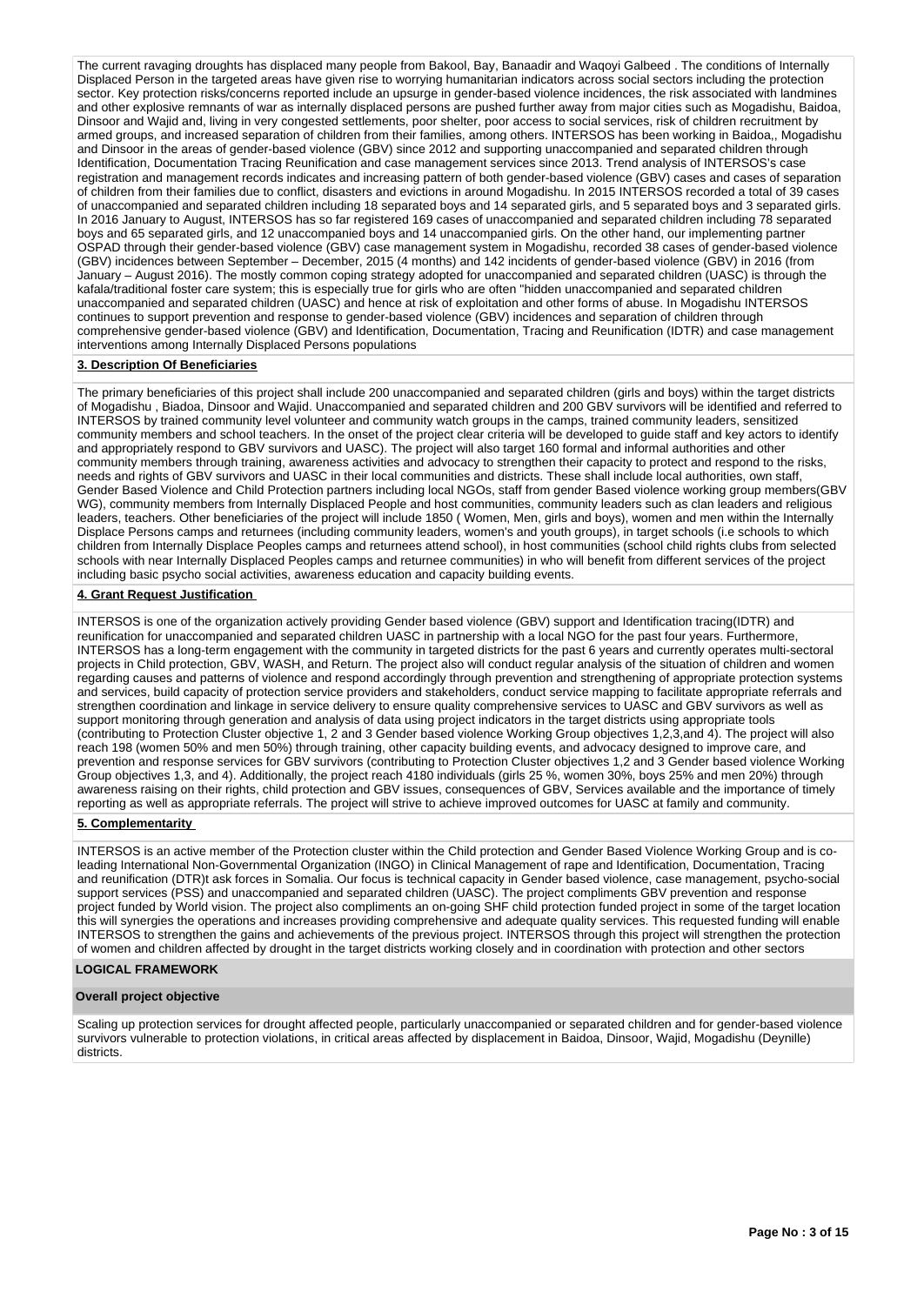| <b>Protection</b>                                                                                                                                                                             |                                          |                                 |
|-----------------------------------------------------------------------------------------------------------------------------------------------------------------------------------------------|------------------------------------------|---------------------------------|
| <b>Cluster objectives</b>                                                                                                                                                                     | Strategic Response Plan (SRP) objectives | <b>Percentage of activities</b> |
| To improve protection risk prevention,<br>response and access to services for IDPs<br>and other civilians affected by conflict,<br>violence, human rights violations or natural<br>disasters. | Somalia HRP 2017                         | 50                              |
| To improve protective environment for IDPs<br>and other vulnerable groups in particular<br>through enhanced protection interventions to<br>support durable solutions for IDPs                 | Somalia HRP 2017                         | 20                              |
| To improve operational response capacity<br>through capacity development. Strategy<br>advocacy and humanitarian dialogues                                                                     | Somalia HRP 2017                         | 30                              |

**Contribution to Cluster/Sector Objectives :** The project will contribute to the cluster sector objectives by establishing mechanisms for prevention and response of separation of children and child abuse ( focusing on GBV) The outcome will be achieved through engaging Community key actors in capacity building moments on: the rights of children, how to prevent separation, how to support reunification. The Achievement will also be guaranteed by providing direct services. INTERSOS will support capacity building of partners to strengthen their skills in prevention and response to the risks, needs and rights of unaccompanied and separated children (UASC). This will contribute to the Protection Cluster response plan overall objectives 1, 3 and 4

#### **Outcome 1**

Family separation is prevented and unaccompanied and separated children (UASC) are reunified with their families and when reunification is not possible, best alternative care will be arranged.

## **Output 1.1**

#### **Description**

Quality Identification, Documentation, Tracing and Reunification, case management and referral services for unaccompanied and separated children. Through IDTR focal points, CPCs self-referral at CP help desks within camps

#### **Assumptions & Risks**

## **Indicators**

|                                                                            |                                                                            |                                                                                                                       |                                                 | End cycle beneficiaries |  |     | End<br>cycle  |  |  |
|----------------------------------------------------------------------------|----------------------------------------------------------------------------|-----------------------------------------------------------------------------------------------------------------------|-------------------------------------------------|-------------------------|--|-----|---------------|--|--|
| Code                                                                       | <b>Cluster</b>                                                             | <b>Indicator</b>                                                                                                      | <b>Boys Girls</b><br><b>Men</b><br><b>Women</b> |                         |  |     | <b>Target</b> |  |  |
| Indicator 1.1.1                                                            | Protection                                                                 | Percentage of identified and registered UASC that<br>receiving basic emotional support                                |                                                 |                         |  |     | 300           |  |  |
|                                                                            | <b>Means of Verification:</b> Review of case management records            |                                                                                                                       |                                                 |                         |  |     |               |  |  |
| Indicator 1.1.2                                                            | Protection                                                                 | Number of unaccompanied and separated<br>children (UASC) and extremely vulnerable (OVC)<br>children material support. |                                                 |                         |  |     | 796           |  |  |
|                                                                            | <b>Means of Verification:</b> Distribution list, Pictures, Monthly reports |                                                                                                                       |                                                 |                         |  |     |               |  |  |
| Indicator 1.1.3                                                            | Protection                                                                 | Number of Child protection staffs trained on IDTR<br>training.                                                        |                                                 |                         |  |     | 80            |  |  |
| <b>Means of Verification:</b> Pre-post training, Training report, pictures |                                                                            |                                                                                                                       |                                                 |                         |  |     |               |  |  |
| Indicator 1.1.4                                                            | Protection                                                                 | Percentage of identified UAM and separated girls<br>and boys reunited with their families                             |                                                 |                         |  | 400 |               |  |  |
|                                                                            | <b>Means of Verification: CPIMS, Monthly reports,</b>                      |                                                                                                                       |                                                 |                         |  |     |               |  |  |

## **Activities**

## **Activity 1.1.1**

## **Standard Activity : Family reunification**

Support reunification of unaccompanied and separated children with their families through Identification, Documentation, Tracing and Reunification and case management interventions and when the reunification is not possible support best alternative care in line with children's specific needs and best interests. Identification, Documentation, Tracing and Reunification activities will be conducted for 400 unaccompanied and separated children (UASC) (50% boys and 50% girls) provided by trained and experienced Identification, Documentation, Tracing, Reunification/Child Protection Case Workers in target districts. Identification, Documentation, Tracing, and Reunification process will be based on agreed standards with UNICEF adapted from the Inter-Agency Guidelines for Unaccompanied and Separated Children. INTERSOS will establish child protection help desk in IDP camps that will act as the first focal point and report cases of CP to case workers.

## **Activity 1.1.2**

#### **Standard Activity : Psycho-social Support**

To provide psycho-social support services to unaccompanied and separated children, children, their families and caregivers through various interventions provided by Caseworkers and trained community volunteers. Basic emotional support and case management support service will be provided by Caseworkers to 400 unaccompanied and separated children (50% boys and 50% girls) and their families

## **Activity 1.1.3**

**Standard Activity : Material Support**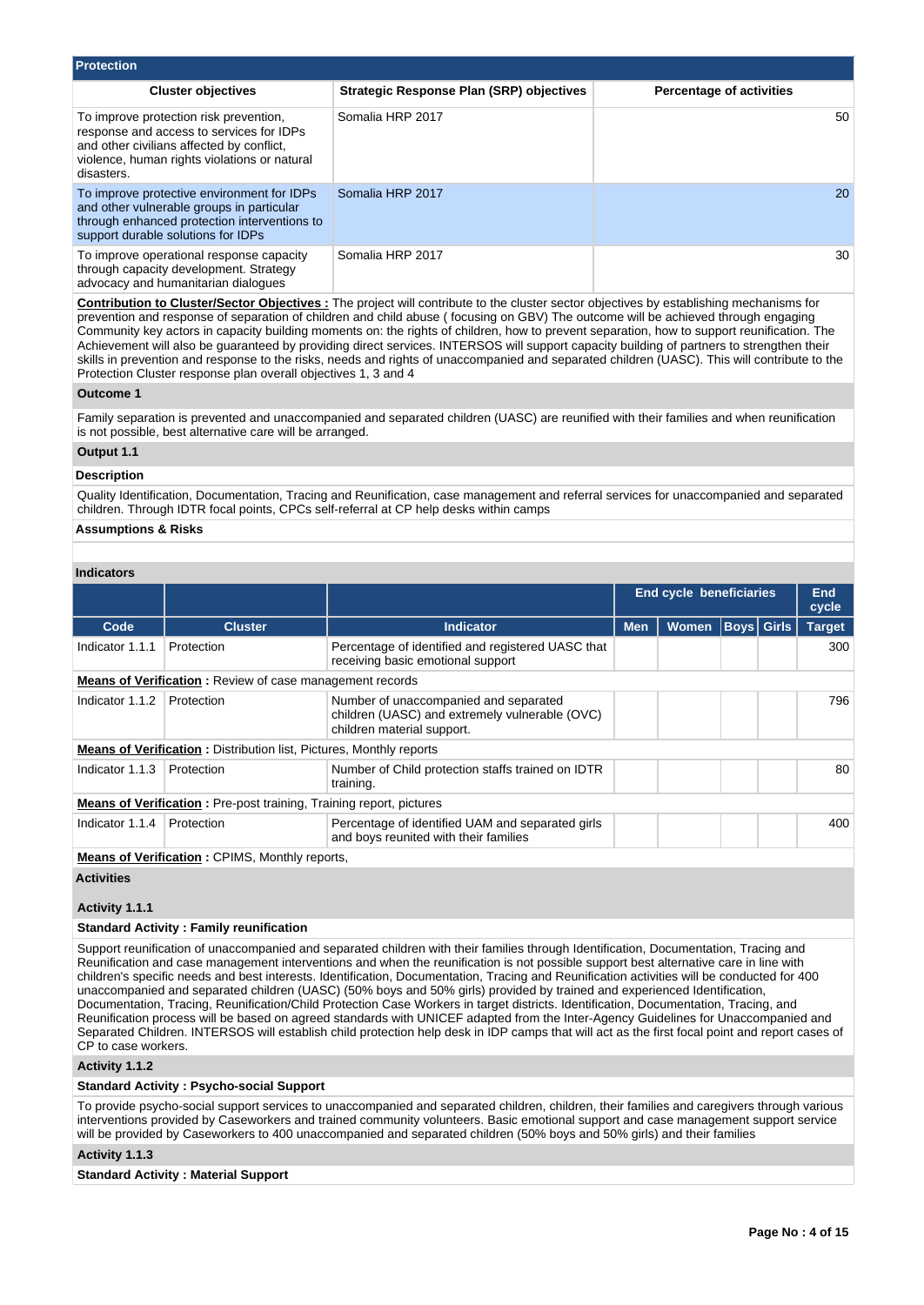Tailored material assistance will be provided to an estimated 400 unaccompanied and separated children and 400 extremely vulnerable children (based on agreed guidelines and individual assessments). Such materials will include; clothing, beddings, food, dignity kits, shoe ware, e.t.c. Additionally, unaccompanied and separated children will also be supported with transport costs for reunification and access to services (such as health care, education) and accompanied by a Caseworker and/or caregiver. Material assistance will support unaccompanied and separated children to meet basic needs as well as their integration in alternative care families and reintegration back into their families.

## **Activity 1.1.4**

## **Standard Activity : Capacity building**

Conduct training and mentoring for Child Protection Working Group members on Identification, Documentation, Tracing and Reunification (IDTR), case management, alternative care, basic emotional support and Child Protection Information Management Systems (CP IMS) for unaccompanied and separated children (UASC). Training will be conducted in all targeted location (total of 4 days each for 20 persons - 50% Male/Female) based Child Protection Working Group (CPWG) Area of Responsibility (AoR) Case Management Training Manual and Inter Agency Guidelines on Unaccompanied and Separated Children.

#### **Outcome 2**

Improved access for GBV survivors (women, girls and boys) and tailoring interventions to promote equal access to services for women, girls, boys timely, competent, confidential and compassionate case management, psycho social and medical care for IDPs and host communities in target districts. Intersos will partner Action Aid in Somaliland that is one of the few organizations providing GBV services in areas most hit by drought. The capacity of LNGOs providing GBV and health services will be strengthened to provide services based on MHPSS standards, case management standards and WHO CMR guidelines.

#### **Output 2.1**

### **Description**

capacity of the GBV and CP staffs developed through technical support sessions and orientations and improving health facilities with post exposure prophylaxis (PEP) kits to provide competent, confidential and compassionate clinical care of sexual assault survivors to reduce the risk of pregnancy, Sexually transmitted infections (STIs) including exposure to HIV, tetanus and other complications from physical injuries that may be sustained during an assault as well as providing tailored material assistance to GBV survivors. Survivor will be provided with transportation cost to access medical response and based on the needs assessment survivor who fit the criteria will be provided with dignity kits.

## **Assumptions & Risks**

The security situation is stable and authorities and youth are willing to attend the training and applies the skills gained.

## **Indicators**

|                     |                                        |                                                                                                                                                 |                                                 | <b>End cycle beneficiaries</b> |  |  | End<br>cycle  |
|---------------------|----------------------------------------|-------------------------------------------------------------------------------------------------------------------------------------------------|-------------------------------------------------|--------------------------------|--|--|---------------|
| Code                | <b>Cluster</b>                         | <b>Indicator</b>                                                                                                                                | <b>Women</b><br><b>Boys Girls</b><br><b>Men</b> |                                |  |  | <b>Target</b> |
| Indicator 2.1.1     | Protection                             | Number of male/female survivors receiving<br>material assistance in line with set standards                                                     |                                                 |                                |  |  | 400           |
|                     |                                        | <b>Means of Verification:</b> Material support distribution signed forms PDM survey, monthly reports                                            |                                                 |                                |  |  |               |
| Indicator 2.1.2     | Protection                             | Number of male/female survivors who receive<br>psychosocial assistance in line with set standards                                               |                                                 |                                |  |  |               |
| monitoring report   |                                        | <b>Means of Verification</b> : Service satisfaction survey reports Pre-post training test & reports GBVIMS/ case management data Partner        |                                                 |                                |  |  |               |
| Indicator 2.1.3     | Protection                             | Number of male/female survivors who receive<br>medical assistance, including post rape treatment<br>within 72 hours, in line with set standards |                                                 |                                |  |  | 249           |
|                     | monitoring reports, Incident recorder. | <b>Means of Verification</b> : Service satisfaction survey reports Pre-post training test & reports GBVIMS/ case management data Partner        |                                                 |                                |  |  |               |
| Indicator 2.1.4     | Protection                             | Number of people reached by campaigns<br>conducted to inform communities on available<br>services                                               |                                                 |                                |  |  | 2,610         |
|                     |                                        | <b>Means of Verification: Community awareness reports, Pictures, Monthly reports</b>                                                            |                                                 |                                |  |  |               |
| $A = 11.111 - 14.1$ |                                        |                                                                                                                                                 |                                                 |                                |  |  |               |

**Activities**

#### **Activity 2.1.1**

## **Standard Activity : Dignity Kits**

INTERSOS will support case management process and the most vulnerable GBV survivors with Dignity kits with emergency support spaces to 350 GBV survivors ( women and girls), dignity kits for 400 survivors and vulnerable IDPs and referral support (transportation costs to health centers for 100 survivors) will be provided.

## **Activity 2.1.2**

#### **Standard Activity : Psychological support**

Case management and psychosocial support for 400 GBV survivors (Men, women and girls) in Mogadishu, Baidoa, Dinsoor and Wajid districts provided by 4 GBV case workers, 2 Community mobilizers and 1 community engagement officer specifically focusing on child sexual abuse which will link with proposed SHF outcome 2 community-based mechanisms for referral and knowledge of services.

#### **Activity 2.1.3**

#### **Standard Activity : Health treatment and medical support for GBV**

The case worker swill provide accompaniment and transportation support for survivors to access health facilities. This project will build on 2016-20 17 SHF, World Vision funding for CMR training for health staff in Mogadishu and Baidoa by providing continued technical support in-line with WHO CMR guidelines and adherence to ethical standards to improve referral mechanisms for survivors.3 CMR technical support sessions will be conducted for health staffs in three locations.

#### **Activity 2.1.4**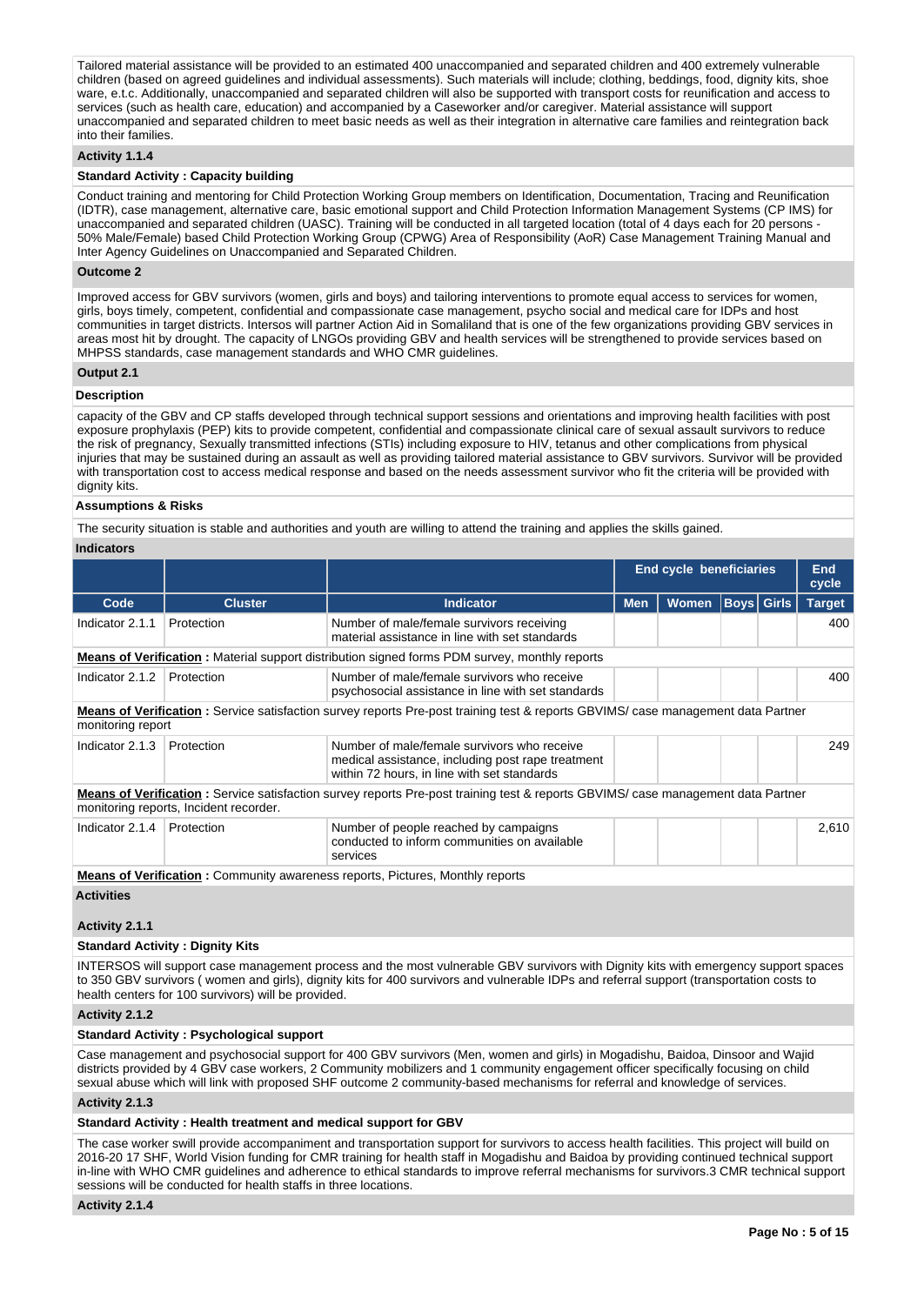## **Standard Activity : GBV awareness campaign**

Community-led GBV and CP awareness campaign to improve access to response services will be supported by the community mobilizer and community engagement officer. This will include initial identification and training on GBV & CP core concepts, safe referral, and basic emotional support and community mobilization methods for 24 community volunteer focal points in each target location. The awareness campaign will utilize community awareness resources developed by INTERSOS on referral and service availability and GBV/CP IEC materials targeting also community education committees (CECs). The standard GBV and CP messages will be utilized and INTERSOS will print and disseminate the messages to the GBV and CP working group. At least one awareness sessions per month will be supported, in addition to general peer-to-peer awareness.

**Additional Targets :** The project in addition to direct beneficiaries (GBV survivors, UASC and individuals that participated in the capacity building opportunities) will reach the community through awareness rising and outreach, the project will also target the local community advocates in engaging them with the aim of increasing their GBV and CP knowledge and skills and actively reports cases of violence.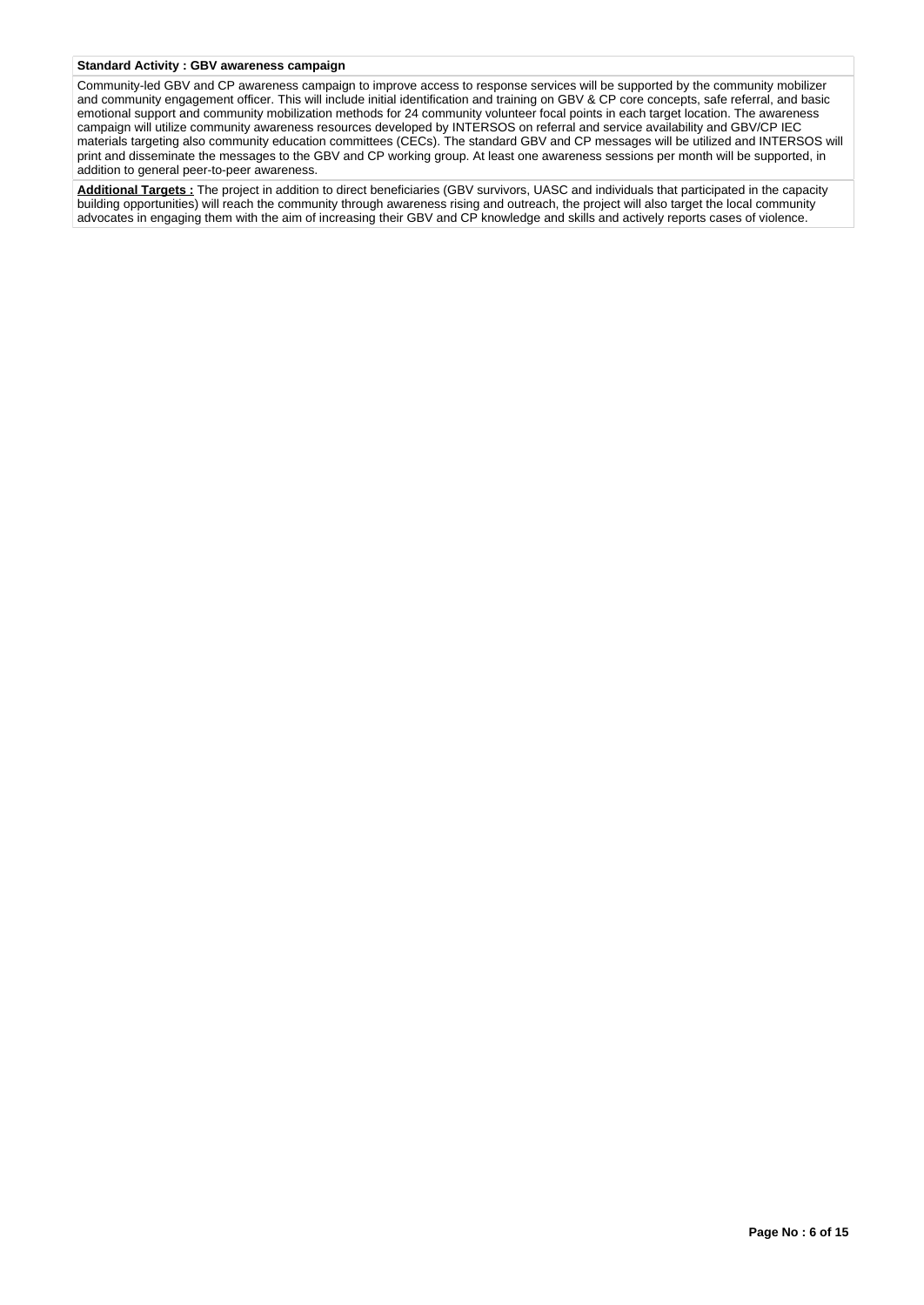## **Monitoring & Reporting plan**

INTERSOS will ensure that the project is monitored and evaluated reliably via effective project monitoring and control mechanisms. The GBV and CP manager will ensure the outputs of the project is properly monitored and measured, These monitoring and evaluating mechanisms will provide an understanding of the project's progress through regular progress tracking so that appropriate corrective actions can be taken in a timely manner when the performance deviates significantly from the original plan and strategy. INTERSOS's monitoring and evaluation procedures will be based on its framework of Learning through Evaluation with Accountability and Planning. The monitoring and evaluation process will be based on a detailed monitoring and evaluation plan and indicator tracking table (ITT), which will be established at the onset of the project. These indicators will be used to measure accomplishments, dis aggregate data by sex, age, location, and social vulnerability (i.e. the disabled, the elderly, etc.). Project progress will be monitored on monthly, quarterly and annual basis to ensure the achievement of project deliverables and to measure results against the set objectives.

The monitoring process will commence with project implementation and will be the prime responsibility of the Project Manager and project Officer. The project will have a dedicated GBV/CP Project Manager who will be responsible for ensuring standard project monitoring procedures are correctly adhered to in accordance with SHF rules, regulations, and guidelines. Additionally, the M&E officer will work closely to set up the monitoring plan and follow up to ensure outputs are properly measured. Day-to-day monitoring will be carried out through designated M&E staff through reports from the field, distribution lists, delivery Notes, contact, and pictures with GPS if applicable. INTERSOS will also have a Mogadishu & Baidoa Field Coordinator who will also provide support to the project's implementation, mentoring, and M&E. International staff will only be able to monitor field activities if security allows.

INTERSOS's project staff will develop monthly internal project reports that will be shared with the Program manager and protection coordinator. These reports will provide the information needed for supervisors and senior staff to guide any adjustment to programming that proves necessary. At the end of each quarter, the project staff will develop a quarterly narrative report. Meanwhile, the Program Coordinator will be assigned to this project to support the Project Managers, field team to set-up proper M&E processes. Based on agreed processes and indicators, the Project Manager and the field protection staffs especially the field protection staffs will lead quarterly monitoring activities involving representatives from the key stake holders and communities. Technical and financial oversight will be provided not only at the national level but also by responsible backstopping officers in INTERSOS In Nairobi.

Participatory methods will be used to collect feedback from beneficiary communities during project period in order to make the project implementation and knowledge management process effective. The participatory methodologies that will be used will also include focus group discussions, stakeholder meetings etc. Close involvement of beneficiary communities will also ensure commitment, ownership, and follow-up from beneficiaries as well as from local authorities and other the feedback collected will provide quantitative gender segregated data as well as qualitative data that will greatly inform both internal quarterly reports and the interim and final reports and ensure organizational learning. Reporting to the donor will follow the guidelines, procedures, formats and frequency agreed upon with the donor.

## **Workplan**

| Activitydescription                                                                                                                                                                                                                                                                                                                                                                                                                                                                                                                                                                                                                                                                                                                                                                                                                                                                                                                                                                                                                            | Year |  |  |    |          |     |         |              |              |              |                         |
|------------------------------------------------------------------------------------------------------------------------------------------------------------------------------------------------------------------------------------------------------------------------------------------------------------------------------------------------------------------------------------------------------------------------------------------------------------------------------------------------------------------------------------------------------------------------------------------------------------------------------------------------------------------------------------------------------------------------------------------------------------------------------------------------------------------------------------------------------------------------------------------------------------------------------------------------------------------------------------------------------------------------------------------------|------|--|--|----|----------|-----|---------|--------------|--------------|--------------|-------------------------|
| Activity 1.1.1: Support reunification of unaccompanied and separated children with<br>their families through Identification, Documentation, Tracing and Reunification and<br>case management interventions and when the reunification is not possible support<br>best alternative care in line with children's specific needs and best interests.<br>Identification, Documentation, Tracing and Reunification activities will be<br>conducted for 400 unaccompanied and separated children (UASC) (50% boys and<br>50% girls) provided by trained and experienced Identification, Documentation,<br>Tracing, Reunification/Child Protection Case Workers in target districts.<br>Identification, Documentation, Tracing, and Reunification process will be based on<br>agreed standards with UNICEF adapted from the Inter-Agency Guidelines for<br>Unaccompanied and Separated Children. INTERSOS will establish child protection<br>help desk in IDP camps that will act as the first focal point and report cases of CP<br>to case workers. | 2017 |  |  | X. | X        | ΙX. | $X$ $X$ |              | $\mathsf{X}$ | ΙX.          | $\mathsf{I} \mathsf{X}$ |
| Activity 1.1.2: To provide psycho-social support services to unaccompanied and<br>separated children, children, their families and caregivers through various<br>interventions provided by Caseworkers and trained community volunteers. Basic<br>emotional support and case management support service will be provided by<br>Caseworkers to 400 unaccompanied and separated children (50% boys and 50%<br>girls) and their families                                                                                                                                                                                                                                                                                                                                                                                                                                                                                                                                                                                                          | 2017 |  |  | X. | X        | IX. | X.      | $\mathsf{X}$ | X.           | <sup>X</sup> | $\mathsf{X}$            |
| Activity 1.1.3: Tailored material assistance will be provided to an estimated 400<br>unaccompanied and separated children and 400 extremely vulnerable children<br>(based on agreed quidelines and individual assessments). Such materials will<br>include; clothing, beddings, food, dignity kits, shoe ware, e.t.c. Additionally,<br>unaccompanied and separated children will also be supported with transport costs<br>for reunification and access to services (such as health care, education) and<br>accompanied by a Caseworker and/or caregiver. Material assistance will support<br>unaccompanied and separated children to meet basic needs as well as their<br>integration in alternative care families and reintegration back into their families.                                                                                                                                                                                                                                                                                | 2017 |  |  | X  | X        | X   |         | $\times$     | <b>X</b>     | ΙX.          | $\mathsf{X}$            |
| Activity 1.1.4: Conduct training and mentoring for Child Protection Working Group<br>members on Identification, Documentation, Tracing and Reunification (IDTR), case<br>management, alternative care, basic emotional support and Child Protection<br>Information Management Systems (CP IMS) for unaccompanied and separated<br>children (UASC). Training will be conducted in all targeted location (total of 4 days<br>each for 20 persons - 50% Male/Female) based Child Protection Working Group<br>(CPWG) Area of Responsibility (AoR) Case Management Training Manual and<br>Inter Agency Guidelines on Unaccompanied and Separated Children.                                                                                                                                                                                                                                                                                                                                                                                          | 2017 |  |  | X  |          | X   |         |              |              | X            |                         |
| Activity 2.1.1: INTERSOS will support case management process and the most<br>vulnerable GBV survivors with Dignity kits with emergency support spaces to 350<br>GBV survivors (women and girls), dignity kits for 400 survivors and vulnerable<br>IDPs and referral support (transportation costs to health centers for 100 survivors)<br>will be provided.                                                                                                                                                                                                                                                                                                                                                                                                                                                                                                                                                                                                                                                                                   | 2017 |  |  | X  | $\times$ | X.  | X.      | $\mathsf{X}$ | $\mathsf{X}$ | X            |                         |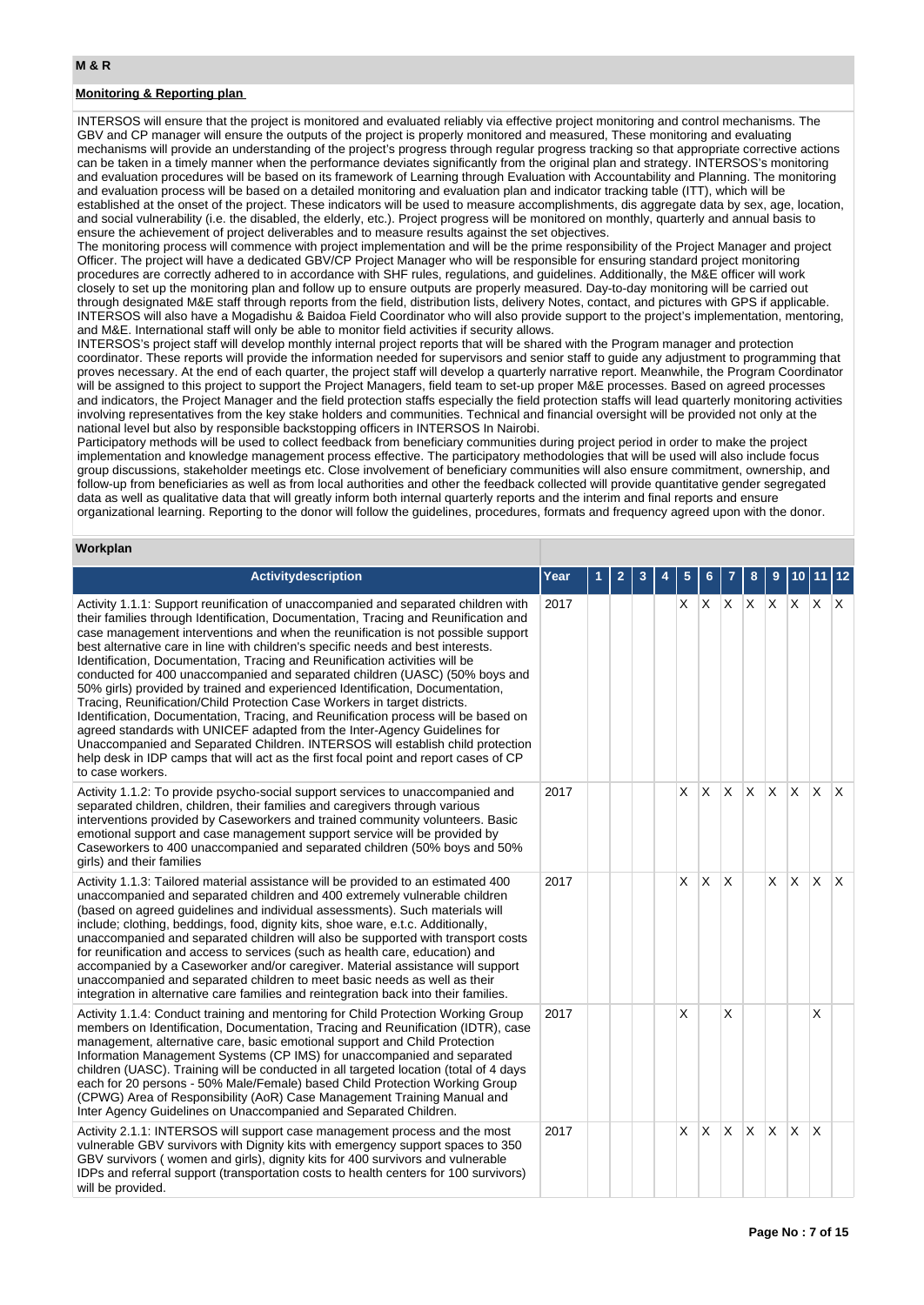| Activity 2.1.2: Case management and psychosocial support for 400 GBV survivors<br>(Men, women and girls) in Mogadishu, Baidoa, Dinsoor and Wajid districts<br>provided by 4 GBV case workers, 2 Community mobilizers and 1 community<br>engagement officer specifically focusing on child sexual abuse which will link with<br>proposed SHF outcome 2 community-based mechanisms for referral and<br>knowledge of services.                                                                                                                                                                                                                                                                                                                                                                                                                                                                                         | 2017 | X | $\times$     | $X$ $X$ $X$     |              |     | $\mathsf{X}$ | $\mathsf{X}$ |              |
|---------------------------------------------------------------------------------------------------------------------------------------------------------------------------------------------------------------------------------------------------------------------------------------------------------------------------------------------------------------------------------------------------------------------------------------------------------------------------------------------------------------------------------------------------------------------------------------------------------------------------------------------------------------------------------------------------------------------------------------------------------------------------------------------------------------------------------------------------------------------------------------------------------------------|------|---|--------------|-----------------|--------------|-----|--------------|--------------|--------------|
| Activity 2.1.3: The case worker swill provide accompaniment and transportation<br>support for survivors to access health facilities. This project will build on 2016-20<br>17 SHF, World Vision funding for CMR training for health staff in Mogadishu and<br>Baidoa by providing continued technical support in-line with WHO CMR guidelines<br>and adherence to ethical standards to improve referral mechanisms for survivors.3<br>CMR technical support sessions will be conducted for health staffs in three<br>locations.                                                                                                                                                                                                                                                                                                                                                                                     | 2017 | X | $\mathsf{x}$ | $X$ $X$ $X$ $X$ |              |     |              | $\mathsf{X}$ | $\mathsf{X}$ |
| Activity 2.1.4: Community-led GBV and CP awareness campaign to improve<br>access to response services will be supported by the community mobilizer and<br>community engagement officer. This will include initial identification and training on<br>GBV & CP core concepts, safe referral, and basic emotional support and<br>community mobilization methods for 24 community volunteer focal points in each<br>target location. The awareness campaign will utilize community awareness<br>resources developed by INTERSOS on referral and service availability and<br>GBV/CP IEC materials targeting also community education committees (CECs).<br>The standard GBV and CP messages will be utilized and INTERSOS will print and<br>disseminate the messages to the GBV and CP working group. At least one<br>awareness sessions per month will be supported, in addition to general peer-to-<br>peer awareness. | 2017 | X | IX.          | lx.             | $\mathsf{X}$ | lx. | $\mathsf{X}$ | $\mathsf{X}$ | $\mathsf{X}$ |

## **OTHER INFO**

## **Accountability to Affected Populations**

NTERSOS adheres to monitoring and evaluation standards and believes in the full participation of beneficiaries throughout the implementation of the project. INTERSOS will promote the poor as informed participants in development since the organization considers top-down development approaches as disempowering and ineffective. The beneficiaries will be involved in targeting and INTERSOS will use local knowledge to identify needy households and/or review selection, beneficiary liaison of both elected and unelected members of the community, beneficiary representative, community communication forums, monitoring of program implementation to ensure transparency, and management and/or monitoring of supply and quality of services. INTERSOS staff are trained to ensure that collective agency plays an important role in improving well-being and reduces information problems in determining priorities & targeting appropriate beneficiaries. The participation of beneficiaries also allows the project interventions to strengthen community based institutions that organize the poor & build their capabilities to act collectively in their own interest which in turn increases the sustainability of intervention through fostering ownership of program objectives and processes.

In the Somali context the beneficiaries will be consulted at local level, through community, clan and religious leaders regarding project location sites and the quality of services to ensure that all the vulnerable people can actively participate in the project. Within the targeted IDP camps, IDPs will be engaged in the project activities through the IDP Management Camp Committee which comprise IDP members and some representatives of the local authority. Due to the complexity of Somalia, SPHERE standards may not be fully met, but INTERSOS will make a concerted effort to increase beneficiaries' access to life saving activities as well as international standards. Traditionally in Mogadishu and many areas in Somalia, women have not been allowed by religious and cultural norms to take a lead in community development activities; until recently when the local leadership structures began to promote women's participation in community based activities. Women do participate actively but are frequently side-lined when it comes to decision making processes despite playing a vital role in household and community dynamics. The project will seek to encourage the increased participation of women in project meetings so that they can provide input and feedback regarding the quality of services they will be receiving from the interventions. Encouraging increased participation by women and girls in the project structures does not in any way diminish the role to be played by their male counterparts.

## **Implementation Plan**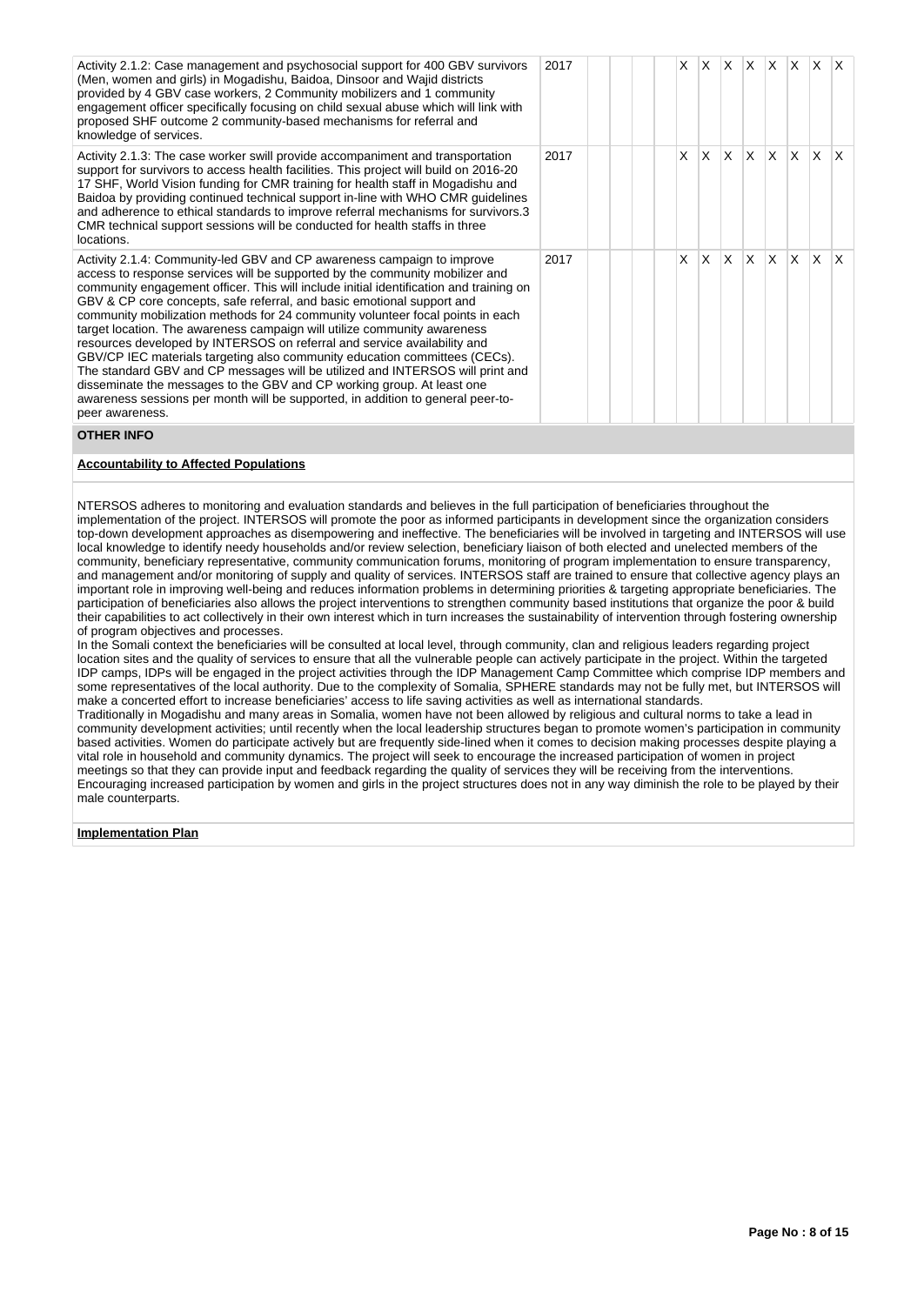The Child Protection/GBV Project Manager reports to the Head of Mission. Overall management, coordination and oversight of this project will be undertaken by the Child Protection/IGBV Project Manager. He will be responsible for the day to day implementation, coordination and management of project activities as per project document, plans and signed agreement with SHF. He will be supported by the Child Protection/IGBV Coordinator, National /GBV IDTR Database officer, Child Protection/IDTR Project Officer, 2 Community mobilizers and 4 Caseworkers as well as a number of other staffs in progrmmes and support functions og finance, logistics and administration within INTERSOS to implement and realise the objectives of this project. The Child Protection/GBV Project Manager will be responsible for the overall supervision of project staff and directly the Child Protection/IDTR Coordinator and National IDTR Database officer as well monitors the GBV staff of Action Aid who implements the GBV response acitvities.. The Child Protection/GBV Coordinator will supervise the officers, while the Child Protection/GBV Project Officer will supervise the Caseworkers based on their job descriptions and periodic work plans. The project team will develop quarterly work plans and then break these into monthly work plans, each staff will then formulate a monthly work plan including activities and targets to guide his or work with support of their supervisors. The project staff will also have monthly review meetings to review programme progress, challenges and lessons learnt as well as financial spending. Financial management of this project will fall within INTERSOS's financial management system. All funds will be requested and approved based on an approved work plan and budget. All expenses will be documented and supported as per financial procedures.The Child Protection/GBV Project Manager and Child Protection/IDTR Coordinator will participate in monthly Protection Cluster and GBV/Child Protection Working Group meetings to share and coordinate project activities with other partners, relevant departments of Government and local authorities. At community level, mobilization and implementation of project activities and will be done through local leaders. The project will be grounded

in communities supporting their own children. Families, communities and local institutions will be mobilized through local leaders and their capacities strengthened to provide care, support and protection to vulnerable children, and their households. Children's own capacities will also be built to play a key role in their own protection through their participation in analysis of protection risks and discussions on prevention and response measures. The project will work with children (girls and boys) women, men, community volunteers on Child Protection Committees, local leaders and influential people like clan leaders and religious leaders to analyse and identify causes, scope, patterns and risks to separated children and plan how to address and mitigate the risks. Action plans will be developed by different sections of the local communities including children and young people on how to prevent and respond to separation. The action plans will hinge on local resources. There will be on-going dialogue and feedback on project activities to ensure effectiveness and efficiency at community, district and through the different coordination mechanisms. The Child Protection/IDTR Project Manager will be responsible for compiling and submitting monthly reports to the Head of Mission on the progress of this project.

Links with camps will be facilitated through communication support to CP focal points / Advocates linking with CP helpdesks to be created in camps with more than 500 HH, of maximum of 2 help desks per location.

### **Coordination with other Organizations in project area**

| Name of the organization                            | Areas/activities of collaboration and rationale     |
|-----------------------------------------------------|-----------------------------------------------------|
| Protection cluster (GBV WG & CP WG)                 | All                                                 |
| Save the Children                                   | <b>Establishment of Child Protection Committees</b> |
| <b>CISP</b>                                         | Coordination on GBV response and Prevention         |
| <b>WOCCA</b>                                        | Case management and referral                        |
| <b>DRC</b>                                          | Monitoring reporting mechanism                      |
| <b>UNICEF</b>                                       | Child protection & GBV                              |
| <b>OSPAD</b>                                        | <b>IDTR</b> and Case management activities          |
| MoLSA                                               | GBV and CP coordination                             |
| <b>Environment Marker Of The Project</b>            |                                                     |
| A: Neutral Impact on environment with No mitigation |                                                     |

## **Gender Marker Of The Project**

2a- The project is designed to contribute significantly to gender equality

#### **Justify Chosen Gender Marker Code**

The main aim of the action is to address gender disparity and discrimination through targeted actions to support gender-responsive services and more equal relationships between men and women (based on human rights and community engagement to tackle harmful social norms). The activities proposed, GBV prevention and response and support for UASCs, will be based on the specific needs both throughout all stages of the project. The focus of the project is women and girls as the main survivors of GBV (and UASC girls are often "hidden"), but also men and boys as survivors, UASCs and as allies for prevention and response to protection issues in the community. Technical support and capacity building components will aim for equal participation of men and women, where possible. Collection of sex and age dis aggregated data is always ensured through using the GBVIMS and IACPIMS. Implementation of activities is based on mixed and genderappropriate team to provide effective support to survivors and UASC.

#### **Protection Mainstreaming**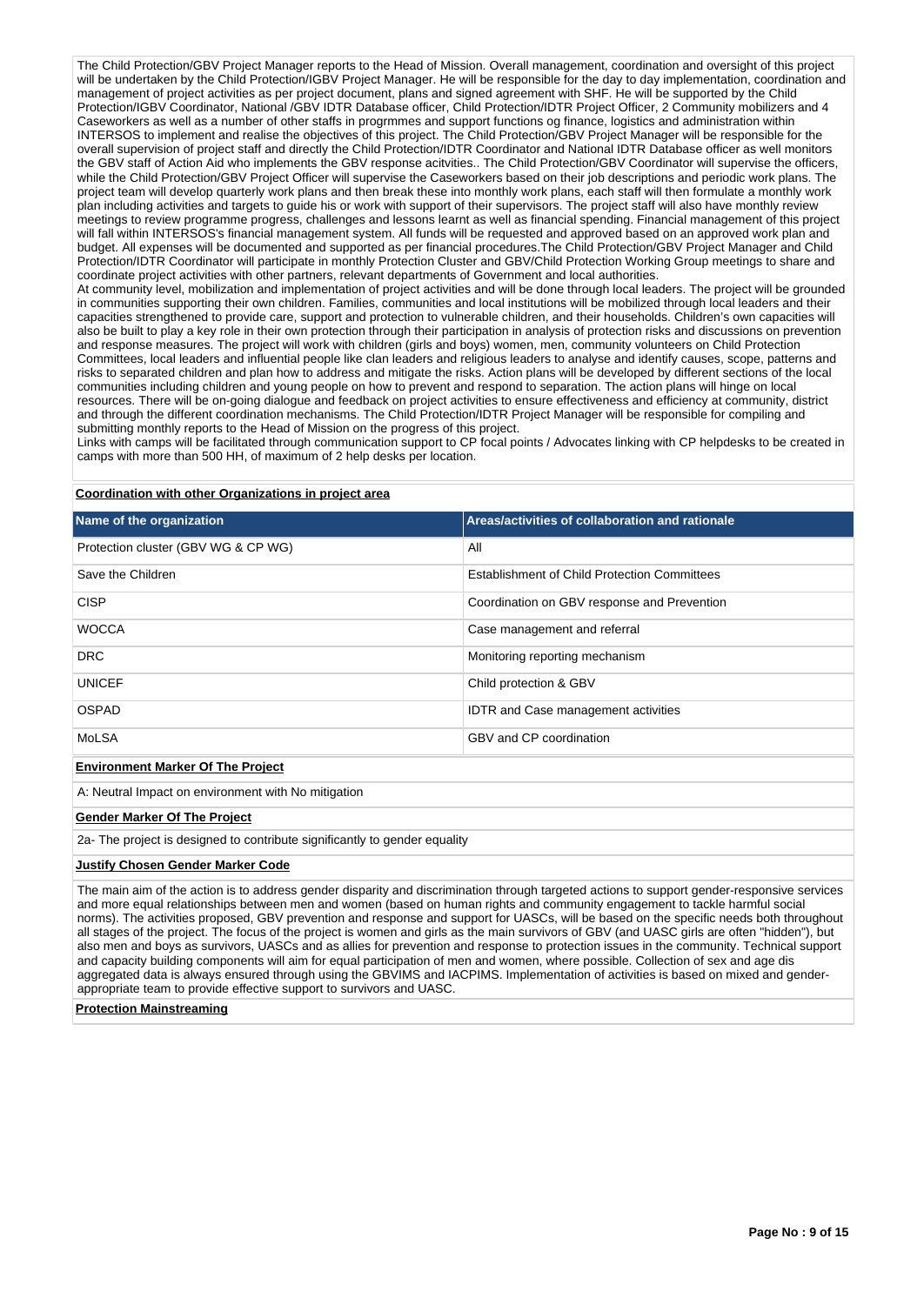Women and girls will participate in the selection of sites. Community participation in project planning and implementation will be given importance in order to strengthen local leadership and mobilization skills. Within Somalia, men and women are not seen as equals. Gender roles based on sex are clearly defined, and Somalis are expected not to defy these social norms. Women are traditionally caretakers within the family structure and home. Because of a complex religious structure ruled by former extremists, women's voices and roles were marginalized. Somalia is mainly a patriarchal society, where men are traditionally the leaders and make decisions for both communities and families. It is with this in mind that INTERSOS is encouraging women participation.

This project will work to ensure that disability, age, and gender never constrain the ability of all people to access health and protection services, and that INTERSOS minimum standards for protection mainstreaming are applied in all project activities. People living with disabilities will participate in project activities by contributing to decision-making such as project locations.

During community outreach meetings, both men and women will discuss and contribute ideas on how the improve project operations. INTERSOS will adopt a participatory monitoring and evaluation approach involving men and women, boys and girls and the elderly. Focus Group Discussions and key informant interviews will target vulnerable groups such as the disabled for feedback on project interventions. Evaluation will be used to gauge how effectively the project has addressed the rights and needs of different categories of vulnerable people in the project area.

Using do no harm principles, INTERSOS will seek to avoid physical or psycho social risks that would be detrimental to project beneficiaries, and will serve all people irrespective of age, sex or clan. Complaint mechanisms will be established to monitor project implementation and ensure that the voices of beneficiaries are heard. INTERSOS will extend beyond traditional platforms for feedback, such as suggestion boxes and mobile phone lines, ensuring that a mechanism for confidential personal feedback is available even to those who are illiterate. INTERSOS is intentionally carrying out feedback mechanism through these ways to address the limited mobility of women, Within target project locations, Protection M&E Officer will be stationed to provide support and assistance to beneficiaries throughout the life of the project.

## **Country Specific Information**

#### **Safety and Security**

The security situation in some parts of the target area is unpredictable due to targeted killings using small arms and attacks using explosive devices, from time to time. However, the security situation generally is not critical, but will be monitored from time to time. INTERSOS has security focal points at Mogadishu and Nairobi levels who assist in monitoring and analysing the security situation and advising staff and where possible this information may trickle to project beneficiaries for their safety as well. At activity level individual staff are charged with the responsibility to analyse their own and safety and security of beneficiaries in the process of carry out different activities they conduct with beneficiaries so that they don't endanger themselves and beneficiary populations in any way. This includes keeping confidential sensitive information about beneficiaries especially in case management in IDTR, GBV, CAAFAG, e.t.c. In addition, INTERSOS recruits local staff who are familiar with the context which supports the "ownership" and local "rooting" of the project on the one hand, but also reduces the risk of kidnapping of international staff on the other hand. This has enhanced programme ownership and reduced security threats for the organization. All INTERSOS staffs undergoes security training and basic first aid training. The security staff as well as a security manager will be in charge of the general security of the project and its staff. Maintaining the safety and security of staff during travel is an essential part of the security management process..

## **Access**

Overall, the project locations in Mogadishu, Dinsoor, baidoa and Wajid districts are accessible especially by local staff. Currently, INTERSOS has on-going project activities in some of the target locations funded by other grant that we are implementing. However, considering that the security situation in Somalia in general and in and around Mogadishu is constantly changing, we have a Security Focal Point in Mogadishu charged with the responsibility to monitor and analyse the security situation and advise staff accordingly.

## **BUDGET**

| Code | <b>Budget Line Description</b>                                                                                                                                                                                                                                                                                                                                                                                                                                                                                                             |   | $D / S$ Quantity | l Unit        | <b>Duration</b>       | $\frac{9}{6}$     | <b>Total Cost</b> |
|------|--------------------------------------------------------------------------------------------------------------------------------------------------------------------------------------------------------------------------------------------------------------------------------------------------------------------------------------------------------------------------------------------------------------------------------------------------------------------------------------------------------------------------------------------|---|------------------|---------------|-----------------------|-------------------|-------------------|
|      |                                                                                                                                                                                                                                                                                                                                                                                                                                                                                                                                            |   |                  | cost          | <b>Recurran</b><br>ce | charged<br>to CHF |                   |
|      | <b>Staff and Other Personnel Costs</b>                                                                                                                                                                                                                                                                                                                                                                                                                                                                                                     |   |                  |               |                       |                   |                   |
| 1.1  | CP/GBV project manager                                                                                                                                                                                                                                                                                                                                                                                                                                                                                                                     | D | 1                | 3,000<br>.00. | 9                     | 33.00             | 8,910.00          |
|      | The Gender Based Violcne /Chid protection manager will oversee all aspects of the project Implementation, provide technical<br>backstopping and supports field project staffs to ensure quality implementation . 3000 USD/month @ 9 months 33% dedicated to<br>the project                                                                                                                                                                                                                                                                 |   |                  |               |                       |                   |                   |
| 1.2  | <b>Protection Coordinator</b>                                                                                                                                                                                                                                                                                                                                                                                                                                                                                                              | D | 1                | 6,000<br>.00  | 9                     | 22.00             | 11.880.00         |
|      | The protecton coordinator will oversee the implementation of all INTERSOS Protection program. Provides technical and<br>managerial oversight and implementation of INTERSOS Somalia Protection Programming. Ensure cohesion among INTERSOS<br>protection activities as well as linkage between projects to provide a comprehensive response to the protection needs. 6000<br>USD/month @ 9 months 22% dedicated to the project                                                                                                             |   |                  |               |                       |                   |                   |
| 1.3  | Data officer                                                                                                                                                                                                                                                                                                                                                                                                                                                                                                                               | D | $\mathbf{1}$     | 735.0<br>0    | 9                     | 33.00             | 2,182.95          |
|      | The Data officer is responsible for managing the CP/GBV Information Management Systems and database for unaccompanied<br>and separated children and GBV survivors. He will enter and analyse data to inform programming and reporting735 USD/month<br>@ 9 months 33% dedicated to the project<br>The data officer is responsible for managing the CP/GBV IMS and database for unaccompanied and separated children<br>(managing a cetralised CPIMS for consolidating CPWG working group members data) and GBV survviors. He will enter and |   |                  |               |                       |                   |                   |
|      | analyse data to inform programming and reporting. 735 USD/month @ 9 months 33% dedicated to the project                                                                                                                                                                                                                                                                                                                                                                                                                                    |   |                  |               |                       |                   |                   |
| 1.4  | CP/GBV field coordinator                                                                                                                                                                                                                                                                                                                                                                                                                                                                                                                   | D | 1                | 1,050<br>.00  | 9                     | 100.00            | 9,450.00          |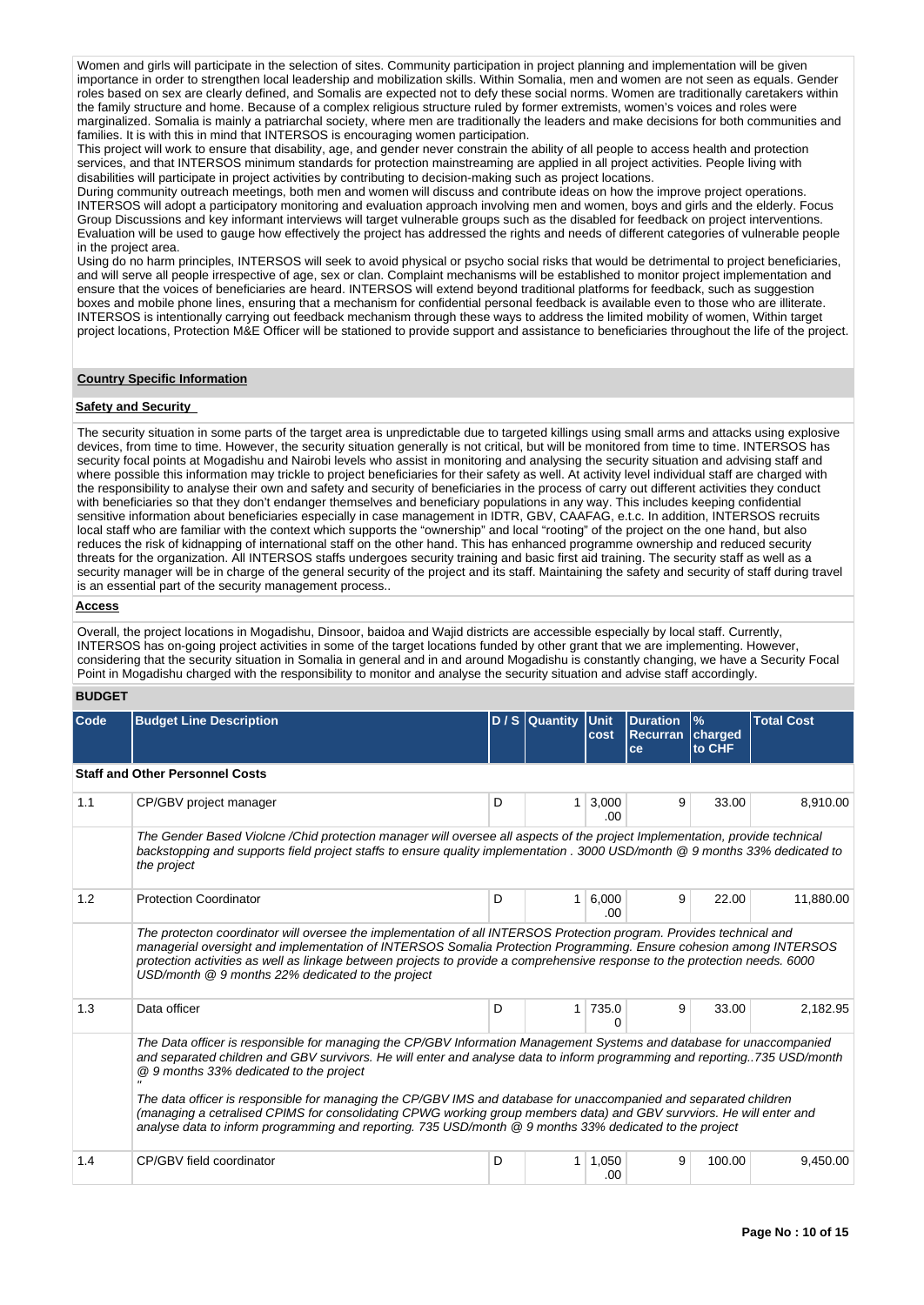|      | The CP/GBV coordinator is responsible for field project coordination of the Child Protection/ GBV project will be responsible for<br>the set-up and oversight of the project, ensuring that activities are monitored and delivered to a high quality. 1050 USD/month @<br>9 months 100% dedicated to the project                                                                                                                                                                                                                                                                                                                                                |             |                       |              |        |           |
|------|-----------------------------------------------------------------------------------------------------------------------------------------------------------------------------------------------------------------------------------------------------------------------------------------------------------------------------------------------------------------------------------------------------------------------------------------------------------------------------------------------------------------------------------------------------------------------------------------------------------------------------------------------------------------|-------------|-----------------------|--------------|--------|-----------|
| 1.5  | <b>CP/GBV Case Workers</b>                                                                                                                                                                                                                                                                                                                                                                                                                                                                                                                                                                                                                                      | D           | 4 500.0<br>0          | 9            | 100.00 | 18,000.00 |
|      | GBV/CP case worker of (INTERSOS) will provide case management and basic emotional support and referral for GBV cases and<br>UASC and supporting reunifcation servicies. 4 staff @ 500 USD/month each @ 9 months 100% dedicated to the project                                                                                                                                                                                                                                                                                                                                                                                                                   |             |                       |              |        |           |
| 1.6  | Community engagement officer                                                                                                                                                                                                                                                                                                                                                                                                                                                                                                                                                                                                                                    | D           | 1 600.0<br>0          | 9            | 100.00 | 5,400.00  |
|      | The Community engagment officer will be in charge of organizing meetings and sessions on GBV and CP with the community<br>and support community awareness and engagement. 600 USD/month @ 9 months 100% dedicated to the project                                                                                                                                                                                                                                                                                                                                                                                                                                |             |                       |              |        |           |
| 1.7  | <b>Community Mobilisers</b>                                                                                                                                                                                                                                                                                                                                                                                                                                                                                                                                                                                                                                     | D           | 2 450.0<br>0          | 9            | 100.00 | 8,100.00  |
|      | Community mobilizer will conduct awareness in the community about GBV and Child Protection issues. 2 staff @ 450 USD/month<br>each @ 9 months 100% dedicated to the project                                                                                                                                                                                                                                                                                                                                                                                                                                                                                     |             |                       |              |        |           |
| 1.8  | Field Base coordinator                                                                                                                                                                                                                                                                                                                                                                                                                                                                                                                                                                                                                                          | D           | $1 \mid 1,230$<br>.00 | 9            | 33.00  | 3,653.10  |
|      | The Field Base Coordinator coordinates the entire operation of INTERSOS in the areas of implementation, liaises with national<br>authorities to facilitate smooth running of the activities, oversees regular running of one or more operational bases including<br>management of the support staff, program support activities and security of the base. 1230 USD@9 month 33% dedicated to the<br>project.                                                                                                                                                                                                                                                     |             |                       |              |        |           |
| 1.9  | <b>HR Manager</b>                                                                                                                                                                                                                                                                                                                                                                                                                                                                                                                                                                                                                                               | S           | $1 \mid 2,500$<br>.00 | 9            | 11.00  | 2,475.00  |
|      | The HUman Resource Manager has overall responsibility for all aspects of INTERSOS operations in Somalia related to human<br>resources and is a key staff in the organogram of the organization. The HR Manager has the responsibility to guarantee that<br>INTERSOS HR Manual and Country Staff Regulations are constantly applied in the country of operation, implements good HR<br>practices, supports senior managers in the continuous development and application of procedures for effective people<br>management and supervises the transparency and efficiency of all recruitment processes. 2500 USD/month @ 9 months 11%<br>dedicated to the project |             |                       |              |        |           |
| 1.10 | Support Staff (Drivers)                                                                                                                                                                                                                                                                                                                                                                                                                                                                                                                                                                                                                                         | S           | 2   600.0<br>$\Omega$ | 9            | 11.00  | 1,188.00  |
|      | 2 support staff (drivers) @ 600 USD/month @ 9 months 11% dedicated to the project                                                                                                                                                                                                                                                                                                                                                                                                                                                                                                                                                                               |             |                       |              |        |           |
| 1.11 | Administrator                                                                                                                                                                                                                                                                                                                                                                                                                                                                                                                                                                                                                                                   | S           | $1 \mid 1,600$<br>.00 | 9            | 33.00  | 4,752.00  |
|      | The administratve staff is responsible to monitor and implement all the administrative aspects related to the project in particular a)<br>supporting documents are accurate b) interim and final financial reports are submitted on time c) cash flow of project's funds and<br>financial planning are monitored d) guaranteeing full adherence to INTERSOS and donor's procedure. 1600 USD/month @ 9<br>months 33% dedicated to the project                                                                                                                                                                                                                    |             |                       |              |        |           |
| 1.12 | Support Staff (Security Guard)                                                                                                                                                                                                                                                                                                                                                                                                                                                                                                                                                                                                                                  | S           | 1 600.0<br>0          | 9            | 11.00  | 594.00    |
|      | 1 support staff (Security Guard) @ 600 USD/month @ 9 months 11% dedicated to the project                                                                                                                                                                                                                                                                                                                                                                                                                                                                                                                                                                        |             |                       |              |        |           |
| 1.13 | Support Staff (Cook/Cleaner)                                                                                                                                                                                                                                                                                                                                                                                                                                                                                                                                                                                                                                    | $\mathbb S$ | 1   600.0             | 9            | 11.00  | 594.00    |
|      | 1 support staff (Cook/Cleaner) @ 600 USD/month @ 9 months 11% dedicated to the project                                                                                                                                                                                                                                                                                                                                                                                                                                                                                                                                                                          |             |                       |              |        |           |
|      | <b>Section Total</b>                                                                                                                                                                                                                                                                                                                                                                                                                                                                                                                                                                                                                                            |             |                       |              |        | 77,179.05 |
|      | Supplies, Commodities, Materials                                                                                                                                                                                                                                                                                                                                                                                                                                                                                                                                                                                                                                |             |                       |              |        |           |
| 2.1  | Dignity Kit                                                                                                                                                                                                                                                                                                                                                                                                                                                                                                                                                                                                                                                     | D           | 700 100.0<br>0        | $\mathbf{1}$ | 100.00 | 70,000.00 |
|      | dignity Kit will be procured according to INTERSOS procedures and based on the SHELTER Cluster general standards. The<br>contents in the dignity kits includes Dress, Shawl, Sanitary Cloth, Panties (Different Sizes) Bar Soap (250 gms) Pack of Power<br>Soap (100 gms)Pack of Power Soap (100 gms) 400 GBV survivors and 300 extremely vulnerable women will receive the dignity<br>kits.                                                                                                                                                                                                                                                                    |             |                       |              |        |           |
| 2.2  | Emergency support for Safe Space (NFI, plastic sheet, torches<br>and lockable doors)                                                                                                                                                                                                                                                                                                                                                                                                                                                                                                                                                                            | D           | $1 \, 46,00$<br>5.00  | 1            | 100.00 | 46,005.00 |
|      | Emergency support for safe spaces will be provide to women and UACs in need of foster family in secure place.Emergency<br>support for safe spaces will be provided to women and UACs in need of foster family in secure place. 350 GBV survivors will be<br>provided with emergency safe spaces (Women and Girls) See attached BoQ                                                                                                                                                                                                                                                                                                                              |             |                       |              |        |           |
| 2.3  | Material Assistance for GBV surviors and other vulnerable<br>women                                                                                                                                                                                                                                                                                                                                                                                                                                                                                                                                                                                              | D           | 796 88.00             | 1            | 100.00 | 70,048.00 |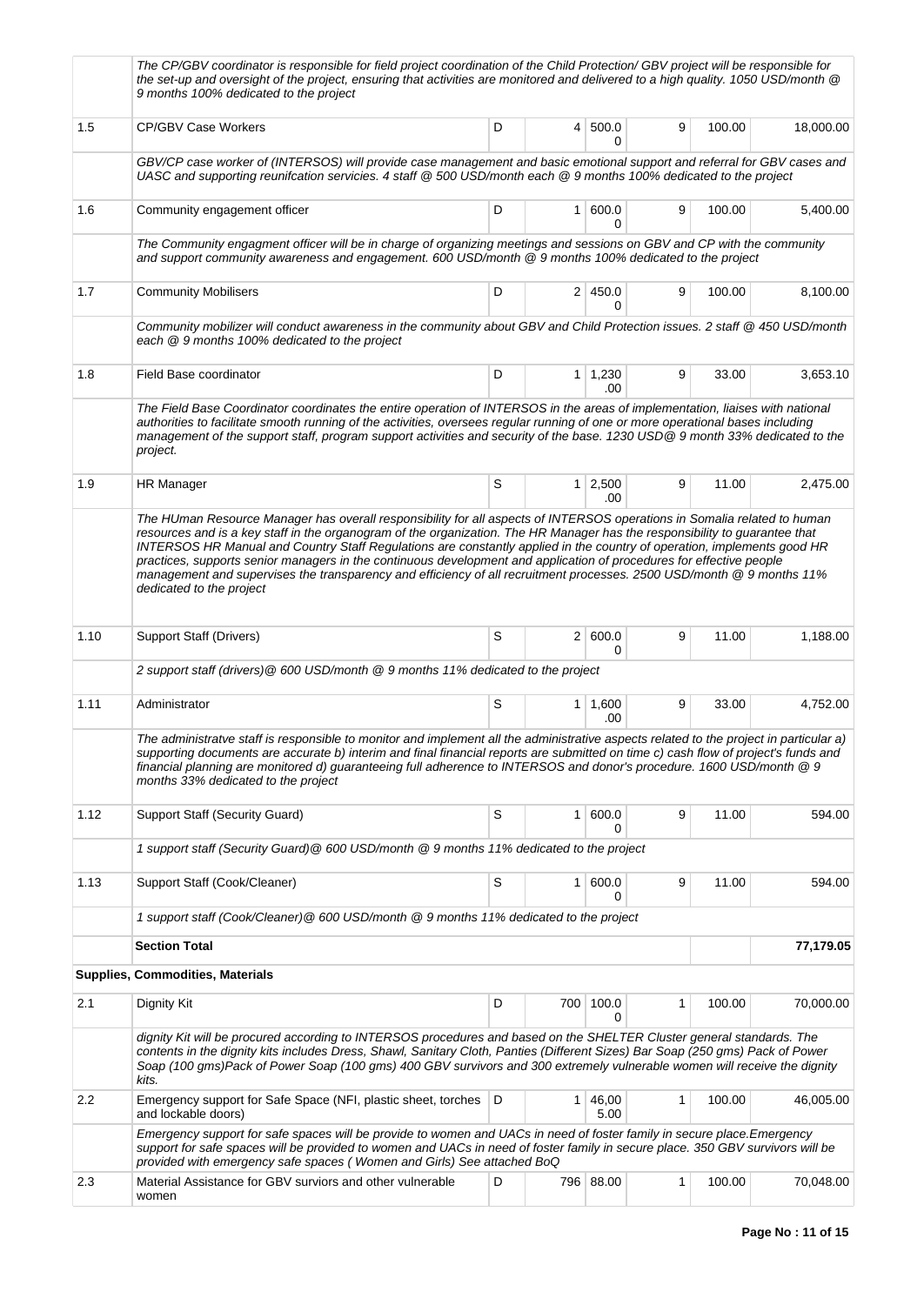|               | Material Assistance for unaccompanied and separated children and 396 extremly vulnerable children<br>Material assistance will be provided to 400 unaccompanied and separated children and 396 extremly vulnerable children. See<br>attached BoQ                                                                                                                                                                             |   |  |                       |                         |        |            |  |  |
|---------------|-----------------------------------------------------------------------------------------------------------------------------------------------------------------------------------------------------------------------------------------------------------------------------------------------------------------------------------------------------------------------------------------------------------------------------|---|--|-----------------------|-------------------------|--------|------------|--|--|
| 2.4           | Transportation costs to health center for GBV survivors                                                                                                                                                                                                                                                                                                                                                                     | D |  | $1 \mid 2,000$<br>.00 | $\mathbf{1}$            | 100.00 | 2,000.00   |  |  |
|               | Transportation cost for 100 survivors of sexual violence; taxi will be hired to transport the case from the IDP camps and villages<br>to Hospital and other MCHs providing compassionate clincal services. See attached BoQ                                                                                                                                                                                                 |   |  |                       |                         |        |            |  |  |
| 2.5           | Printing and dissemination of IEC Materials                                                                                                                                                                                                                                                                                                                                                                                 | D |  | $1 \mid 3,900$<br>.00 | $\mathbf{1}$            | 100.00 | 3,900.00   |  |  |
|               | The standard GBV and CP messages will be utilized and INTERSOS will print and disseminate the messages to the GBV and CP                                                                                                                                                                                                                                                                                                    |   |  |                       |                         |        |            |  |  |
|               | WG<br>The standard GBV and CP messages will be utilized and INTERSOS will print and disseminate the messages to the GBV and<br>child protection working group(CPWG)                                                                                                                                                                                                                                                         |   |  |                       |                         |        |            |  |  |
| 2.6           | Equipment, supplies and volunteer incentive for running CP<br>help desk                                                                                                                                                                                                                                                                                                                                                     | D |  | $4 \mid 1,120$<br>.00 | $\mathbf{1}$            | 100.00 | 4,480.00   |  |  |
|               | INTERSOS will establish child protection help desk in IDP camps that will act as the first focal point and report cases of CP to<br>case workers                                                                                                                                                                                                                                                                            |   |  |                       |                         |        |            |  |  |
| 2.7           | Technical support sessions on IDTR case management CP<br>WG members                                                                                                                                                                                                                                                                                                                                                         | D |  | $4 \mid 2,320$<br>.00 | $\mathbf{1}$            | 100.00 | 9,280.00   |  |  |
|               | Technical support sessions on Identification Documentation Tracing and<br>Reunification case management for Child protection working group in four locations targeting 20 participants in each location (10<br>Female, 10 Male). See BoQ for details                                                                                                                                                                        |   |  |                       |                         |        |            |  |  |
| 2.8           | Technical support for CMR health staffs                                                                                                                                                                                                                                                                                                                                                                                     | D |  | 3 2,300<br>.00        | 1                       | 100.00 | 6,900.00   |  |  |
|               | CMR technical sessions for health staffs in 4 locations( Mogadishu, baidoa, Dinsoor and Wajid targeting 20 participants in each<br>location<br>(10 Female, 10 Male) (10 Female, 10 Male). See BoQ for details- See BoQ for details                                                                                                                                                                                          |   |  |                       |                         |        |            |  |  |
| 2.9           | CP/GBV Awareness raising session                                                                                                                                                                                                                                                                                                                                                                                            | D |  | $9$ 227.0<br>0        | $\mathbf{1}$            | 100.00 | 2,043.00   |  |  |
|               | Nine (9) CP/ GBV awareness session will be conducted (290 person each session reaching a total 2610 indivuals - see BoQ for<br>details                                                                                                                                                                                                                                                                                      |   |  |                       |                         |        |            |  |  |
|               | <b>Section Total</b>                                                                                                                                                                                                                                                                                                                                                                                                        |   |  |                       |                         |        | 214,656.00 |  |  |
| <b>Travel</b> |                                                                                                                                                                                                                                                                                                                                                                                                                             |   |  |                       |                         |        |            |  |  |
| 5.1           | Vehicle rental for monitoring and evaluation                                                                                                                                                                                                                                                                                                                                                                                | D |  | $2 \mid 1,800$<br>.00 | 9                       | 100.00 | 32,400.00  |  |  |
|               | Vehicle rental costs inclusive of driver, fuel and maintenance is \$1800 per month in 4 locations Mogadishu, Baidoa, Dinsoor and<br>Wajid (1 vehicle will serve 2 locations). \$1800 rental based on \$60 per day rate for the CP IDTR/GBV case workers, and<br>engagement officer to monitor and to provide technical support to the health staff in hospital and MCHs.                                                    |   |  |                       |                         |        |            |  |  |
| 5.2           | Flights and visa for field staff (Mogadishu, Hargeisa-Baidoa,<br>Wajid, Dinsoor)                                                                                                                                                                                                                                                                                                                                            | D |  | 4 220.0<br>0          | 5                       | 100.00 | 4,400.00   |  |  |
|               | Flight to Mogadishu to baidoa for 2 staffs attending training's.                                                                                                                                                                                                                                                                                                                                                            |   |  |                       |                         |        |            |  |  |
| 5.3           | Mission costs-perdiem                                                                                                                                                                                                                                                                                                                                                                                                       | D |  | 1 5,200<br>.00        | 1                       | 100.00 | 5,200.00   |  |  |
|               | see BoQ for details Mission costs per-diem: accomodation costs for all the staff who will be on mission in Mogadishu, Baidoa,<br>Dinsoor, wajid and hargesia                                                                                                                                                                                                                                                                |   |  |                       |                         |        |            |  |  |
| 5.4           | Flight Nairobi-Baidoa-Nairobi-1 staff, travelling one flight per<br>month for 3 months.                                                                                                                                                                                                                                                                                                                                     | D |  | $1 \mid 2,300$<br>.00 | $\overline{\mathbf{c}}$ | 100.00 | 4,600.00   |  |  |
|               | GBV CP/ GBV project manager and the protection coordinator will travel I time per Quarter to and from Somalia for attending<br>cluster meetings and monitoring project progress.GBV project manager and the Protection Coordinator to travel to and from<br>Somalia for attending cluster meetings and monitoring project progress.                                                                                         |   |  |                       |                         |        |            |  |  |
| 5.5           | Security Management - for the staff on missions, airport<br>pickups and field missions.                                                                                                                                                                                                                                                                                                                                     | D |  | $1 \mid 1,200$<br>.00 | 3                       | 100.00 | 3,600.00   |  |  |
|               | Security Management: It includes security costs for M&E missions of expatriate staff on mission. It will include both the cost of<br>compound management where expats will stay, escort cars, armed escort, PEP equipment rental, etc. It may refer to costs<br>incurred in missions either in Mogadishu (where meetings with senior field staff will be organized in case security in Mogadishu<br>will not be conducive). |   |  |                       |                         |        |            |  |  |
|               | <b>Section Total</b>                                                                                                                                                                                                                                                                                                                                                                                                        |   |  |                       |                         |        | 50,200.00  |  |  |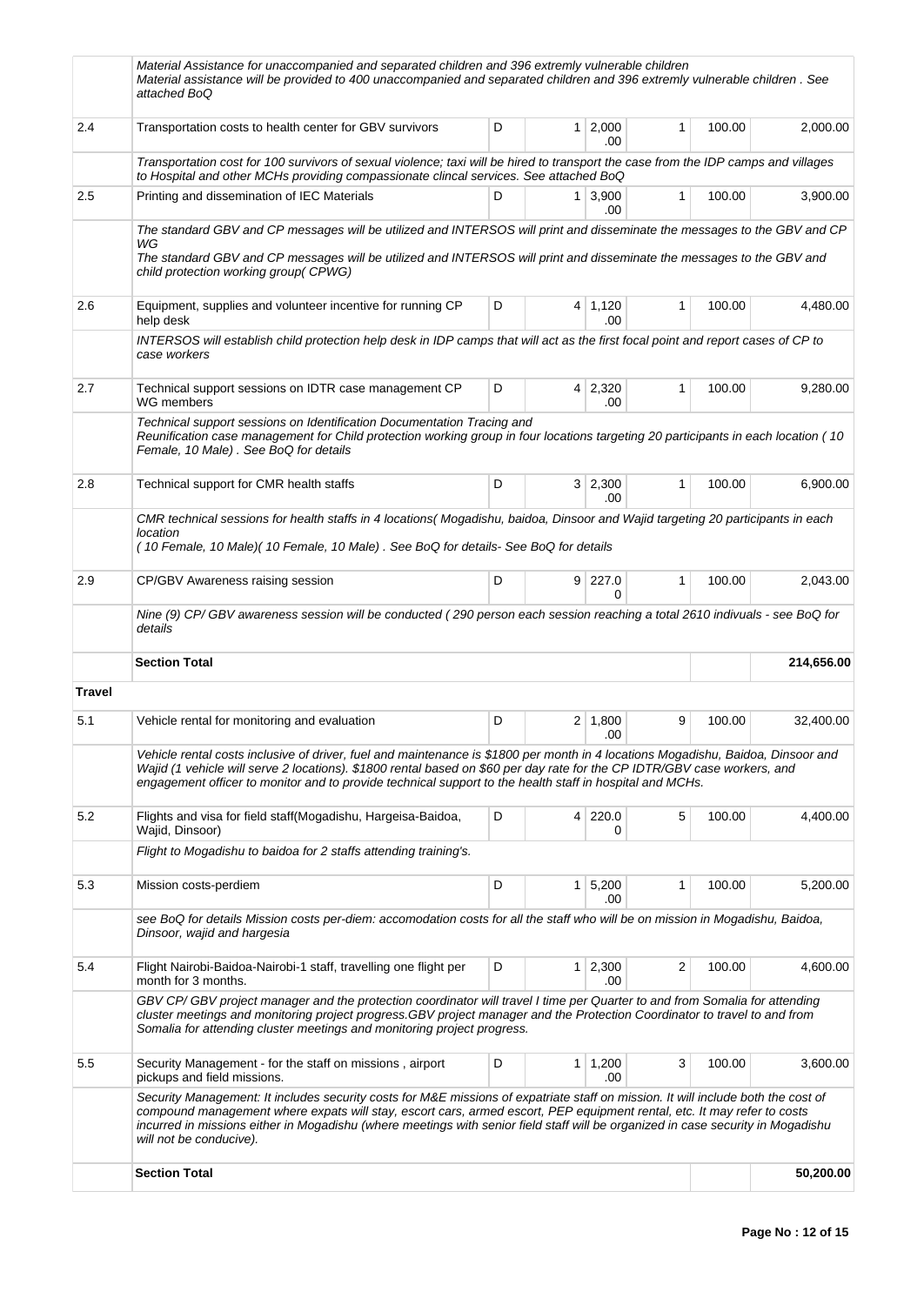|                             | <b>General Operating and Other Direct Costs</b>                                                                                                                                                                                                                                                                                                             |                  |                |                       |              |        |            |
|-----------------------------|-------------------------------------------------------------------------------------------------------------------------------------------------------------------------------------------------------------------------------------------------------------------------------------------------------------------------------------------------------------|------------------|----------------|-----------------------|--------------|--------|------------|
| 7.1                         | Rent of offices (100% Wajid and 11% Coordination office)                                                                                                                                                                                                                                                                                                    | S                |                | 1 6,975<br>.00.       | 1            | 100.00 | 6,975.00   |
|                             | 100% contribution to Rent of Office Wajid (premises 100% dedicated to the project) and 11% contribution to Coordination Office<br>as per attached BoQ                                                                                                                                                                                                       |                  |                |                       |              |        |            |
| 7.2                         | Bank and transfer Charges and commission                                                                                                                                                                                                                                                                                                                    | S<br>$1 \ 6,204$ |                | .00                   | $\mathbf{1}$ | 100.00 | 6,204.00   |
|                             | Bank costs for the bank operations of SHF dedicated bank account for the operations related to this project and cost of money<br>transfer from Kenya to Somalia. See BoQBank costs for the for SHF bank operations and transfer of funds to the field (Kenya -<br>Somalia) @ 2%                                                                             |                  |                |                       |              |        |            |
| 7.3                         | Communication cost (see attached breakdown)                                                                                                                                                                                                                                                                                                                 | D                |                | 1 7,096<br>.00.       | 1            | 100.00 | 7,096.00   |
|                             | The communication cost is for 7 national staff and GBV project manager 2 CPC from each district (Total 100 CP focal points for<br>all locations of which 20 focal per location - Linked to help desks and camp leaders). An approximation of Hormuud charges per<br>month for the Organization according to the local market trades. - see BoQ for details. |                  |                |                       |              |        |            |
| 7.4                         | Office Running costs field office Wajid                                                                                                                                                                                                                                                                                                                     | S                |                | $1 \mid 3,519$<br>.00 | 1            | 33.30  | 1,171.83   |
|                             | Water Bill, Electricity Bill and potable drinking water for the office                                                                                                                                                                                                                                                                                      |                  |                |                       |              |        |            |
| 7.5                         | Office Supplies and Stationery Wajid                                                                                                                                                                                                                                                                                                                        | S                | 1 <sup>1</sup> | 3,044<br>.00          | $\mathbf{1}$ | 33.00  | 1.004.52   |
|                             | Payment of the office supplies and stationery                                                                                                                                                                                                                                                                                                               |                  |                |                       |              |        |            |
|                             | <b>Section Total</b>                                                                                                                                                                                                                                                                                                                                        |                  |                |                       |              |        | 22,451.35  |
| <b>SubTotal</b><br>1,551.00 |                                                                                                                                                                                                                                                                                                                                                             |                  |                |                       |              |        | 364,486.40 |
| Direct                      |                                                                                                                                                                                                                                                                                                                                                             |                  |                |                       |              |        | 339,528.05 |
| Support                     |                                                                                                                                                                                                                                                                                                                                                             |                  |                |                       |              |        | 24,958.35  |
| <b>PSC Cost</b>             |                                                                                                                                                                                                                                                                                                                                                             |                  |                |                       |              |        |            |
|                             | <b>PSC Cost Percent</b>                                                                                                                                                                                                                                                                                                                                     |                  |                |                       |              |        | 7.00       |
| <b>PSC Amount</b>           |                                                                                                                                                                                                                                                                                                                                                             |                  |                |                       |              |        | 25,514.05  |
| <b>Total Cost</b>           |                                                                                                                                                                                                                                                                                                                                                             |                  |                |                       |              |        | 390,000.45 |

# **Project Locations**

| <b>Location</b>                                      | <b>Estimated</b><br>percentage<br>of budget<br>for each<br><b>location</b> | <b>Estimated number of beneficiaries</b><br>for each location |       |                         |     |     | <b>Activity Name</b>                                                                                                                                                                                                                                                                                                                                                                                                                            |
|------------------------------------------------------|----------------------------------------------------------------------------|---------------------------------------------------------------|-------|-------------------------|-----|-----|-------------------------------------------------------------------------------------------------------------------------------------------------------------------------------------------------------------------------------------------------------------------------------------------------------------------------------------------------------------------------------------------------------------------------------------------------|
|                                                      |                                                                            | <b>Men</b>                                                    | Women | <b>Boys Girls Total</b> |     |     |                                                                                                                                                                                                                                                                                                                                                                                                                                                 |
| Bakool -> Waajid -><br>Waajid/Horseed                | 20                                                                         | 50                                                            | 200   | 200                     | 200 | 650 | Activity 2.1.2 : Case management and<br>psychosocial support for 400 GBV survivors<br>(Men, women and girls) in Mogadishu, Baidoa,<br>Dinsoor and Wajid districts provided by 4 GBV<br>case workers, 2 Community mobilizers and 1<br>community engagement officer specifically<br>focusing on child sexual abuse which will link<br>with proposed SHF outcome 2 community-based<br>mechanisms for referral and knowledge of<br>services.        |
| Banadir -> Mogadishu-Daynile -><br>Mogadishu/Daynile | 10                                                                         |                                                               |       | 200                     | 200 | 400 | Activity 1.1.2 : To provide psycho-social support<br>services to unaccompanied and separated<br>children, children, their families and caregivers<br>through various interventions provided by<br>Caseworkers and trained community volunteers.<br>Basic emotional support and case management<br>support service will be provided by Caseworkers<br>to 400 unaccompanied and separated children<br>(50% boys and 50% girls) and their families |